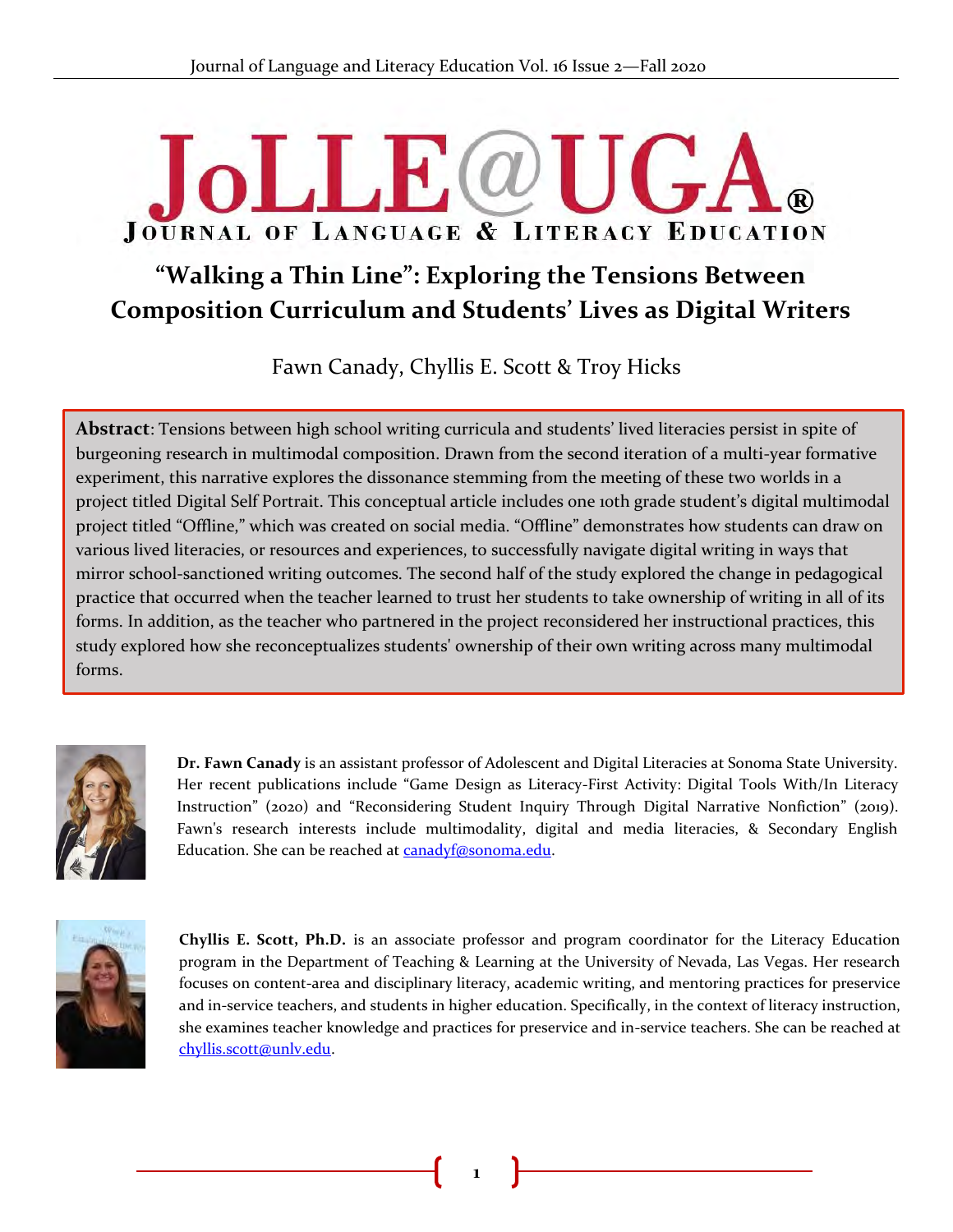

**Dr. Troy Hicks** is a professor of English and Education at Central Michigan University. He directs both the Chippewa River Writing Project and the Master of Arts in Learning, Design & Technology program. Dr. Hicks is an ISTE Certified Educator and author of numerous books, articles, chapters, blog posts, and other resources. His most recent books include *From Texting to Teaching*, *Argument in the Real World*, *Connected Reading*, and *Research Writing Rewired*. He can be reached at [troy.hicks@cmich.edu.](mailto:troy.hicks@cmich.edu) 

#### **Introduction<sup>1</sup>**

enth grade students in Mrs. Kelly's Pre-Advanced Placement (AP) English class are seated around tables, watching quietly in the dim light as Aubrey projects her Digital Self Portrait (DSP) on the white board at the front of the room. (All names of people and places are pseudonyms.) Reading aloud from the narrative of "Offline" (Figures  $1A - 1G$ ), Aubrey describes how she, unlike most of her peers, was prohibited by her parents from having a phone or access to social media and often felt excluded. T

"Offline," the digital comic she drew using SketchBook Pro (an illustration app), documents her thoughts, feelings, and experiences of social media. Writing so personally for an audience of her peers, presents Aubrey – and Mrs. Kelly – with a rare moment of insight and vulnerability in a classroom space typically dominated by test preparation, a type of teaching that leads to what George Hillocks (2003) characterizes as "vacuous thinking and writing" (p. 70). This opportunity, in contrast, is something Aubrey has not typically experienced in her K-12 career, heretofore dominated by formulaic writing prompts, rubrics, and evaluative feedback. Aubrey takes a deep breath and begins.

"Offline" opens with a page divided into two panels in which a girl is closing her laptop and standing. The text reads, "This player has gone offline … I'm not

someone who uses social media." Later, Aubrey explained to Fawn that "offline" is a term used in gaming: When someone is in the game, they are "online," and others playing the game can connect with her. Therefore, "offline" signals a disconnection from the gaming community and, in Aubrey's DSP, with her peers at school who use social media. During the presentation to her peers, the "offline" reference made sense, as Fawn noted in her field notes. Students smiled and jotted notes on their peer reflection handouts (Figure 2). One student noted, "I found it interesting because Aubrey relates to her project very well, and more than you'd expect." Another stated, "The pictures are an excellent way to show her feelings towards technology."

As Aubrey read, her peers viewed and listened intently. "But without a phone, it gets quite lonely. It is almost like I am offline," she spoke, wistfully (Figure 1E). Approximately seven months after this initial presentation in an interview with Fawn, she reflected on whether her classmates understood her perspective. She said, "I think they did and didn't." Aubrey continued to say, however, that the desired effect was short lived:

I think when they were looking at it, [they thought] like "she's neat, she's someone who doesn't have that stuff, she doesn't focus on that

<sup>&</sup>lt;sup>1</sup> We acknowledge that there is a gender spectrum and that myriad pronouns exist that we can use when referring to individuals in our writing. Throughout this

article we use pronouns to refer to individuals that correspond with the pronouns that they use to refer to themselves.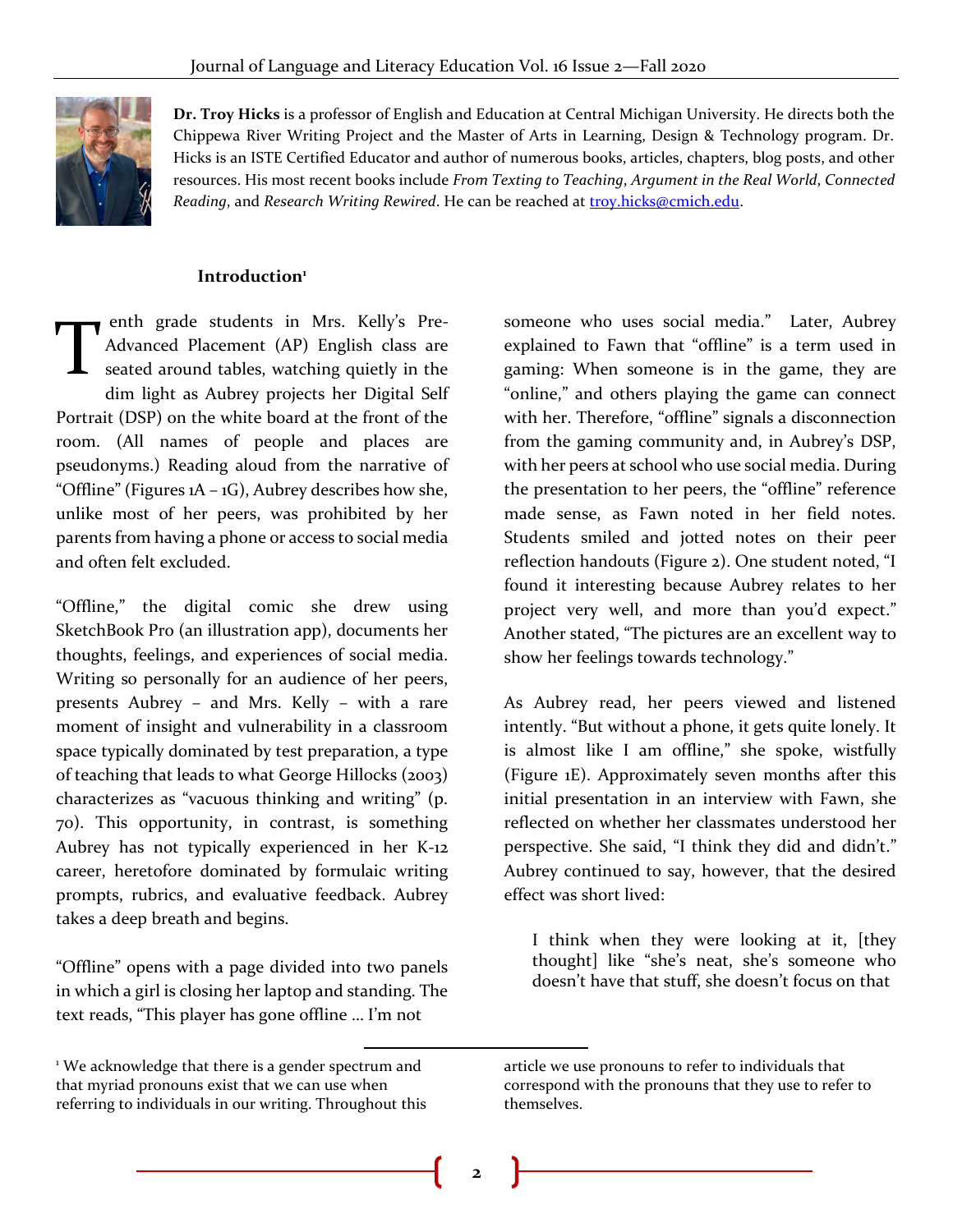**Figure 1E**



online and all that stuff." But progressively as the [school] year went by, I don't think they saw it that way. They were still on social media … but over time they went back on their phones. What are you gonna do?

Indeed, what could Aubrey have done to make her point more persuasive? How might she have combined text, images, and other media to make a more compelling claim? How might she have enacted her everyday literacies while still meeting the demands of a challenging pre-AP curriculum? And, to address Hillocks' (2003) concerns – as well as the concerns of thousands of English teachers like Mrs. Kelly – how might the challenges of rethinking the writing curriculum have (re)positioned her within her own English department and high school? These were the questions that drove Mrs. Kelly, with Fawn, to create the DSP unit.

#### **Multimodal Composition: Walking a Thin Line**

America's youth are "born digital" (Palfrey & Gasser, 2008). Nearly all U.S. teens (95%) have access to a smartphone and nearly half  $(45%)$  say they are on the

internet "almost constantly" (Schaeffer, 2019, para. 1). The ability to read, evaluate, and share information multimodally (e.g., through combinations of image, text, sound, video) is increasingly important, underscoring the need to consider literacy as multiple literacies – not just reading and writing. Though young people write prolifically using digital tools, they don't see their activity as "real writing" (Lenhart et al., 2008, para. 4). A recent review of scholarship suggests that teachers, too, have yet to embrace the digital multimodal composing that so engages their students (Khadka & Lee, 2019). This disconnect persists in spite of the preeminent professional organizations in English Education pushing for instruction that honors these modalities. For instance, the National Council of Teachers of English (NCTE) calls for students who can "create, critique, analyze, and evaluate multimedia texts" (NCTE, 2013, para. 1). In guidance from their "Professional Knowledge for the Teaching of Writing," NCTE suggests that teachers understand "the ways digital environments have added new modalities while constantly creating new publics, audiences, purposes, and invitations to compose" (NCTE, 2016, para. 4). The gaps among theory, practice, and students' lived literacies provided the impetus for the Digital Self Portrait (DSP) project.

For her DSP, Aubrey, a 10th grade honors student, created something unlike any of her classmates: a comic book that described her relationship with social media through text, hand drawn digitized images, and other media elements like emojis. Yet, despite the many interesting and innovative student projects like Aubrey's, tensions that surfaced for the teacher during the DSP were abundant and reflected the complexity inherent in teaching writing in general – and around enacting changes in the writing curriculum to reflect what literacy educators know about multiple literacies in particular. In one interview, the teacher, Mrs. Kelly, used the phrase "walk a thin line" to describe the discord she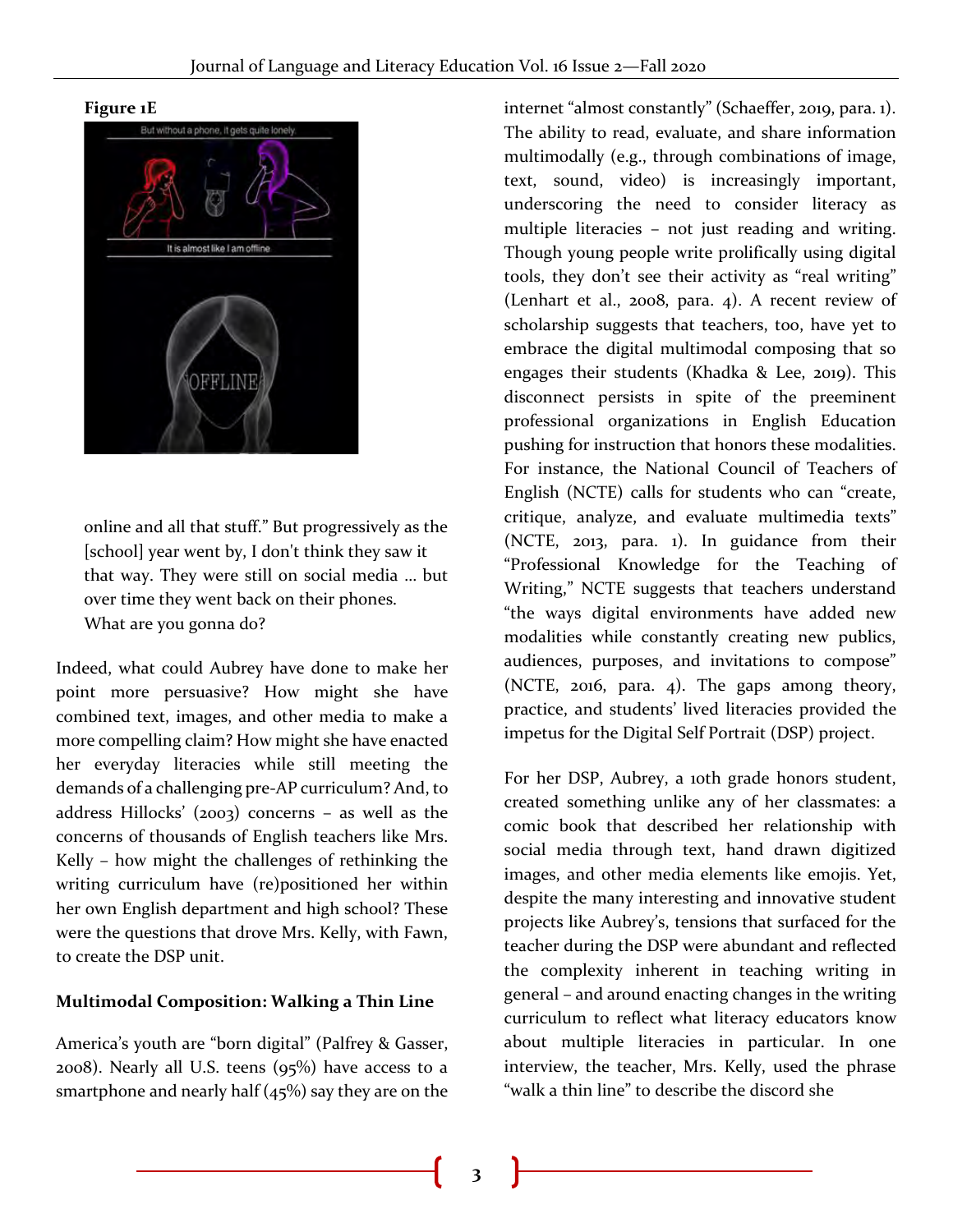

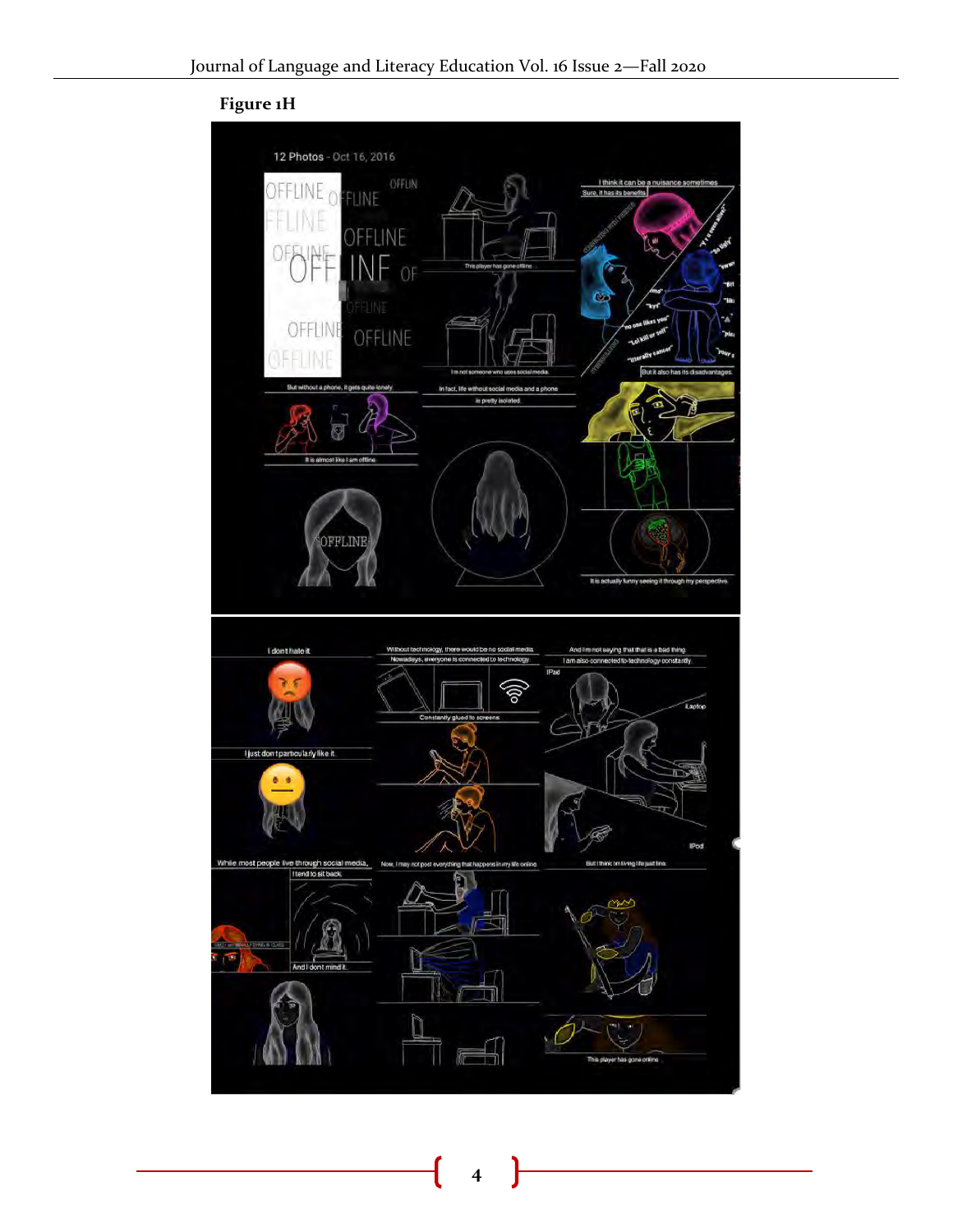experienced between innovative and traditional approaches to teaching rhetoric and composition.

It is within these tensions that we find possibility, spaces where teachers like Mrs. Kelly and students like Aubrey can begin to rethink what it means to be writers and composers in the contemporary world. Yet these transitions are not easy, nor do they come quickly, as we discovered by delving into their stories.

#### **Background**

Mrs. Kelly and Aubrey were part of a larger, multiyear formative experiment in digital multimodal composition (DMC) conducted by Fawn. A formative experiment, sometimes referred to as design-based research, centers on a series of learning experiences and/or assessments, often designed in collaboration with teachers in authentic classroom contexts (Reinking & Bradley, 2008). The intervention in this case, the Digital Self Portrait or DSP, consisted of a student-directed genre study of an interactive digital text (e.g., social media, digital video, online comics), explorations of various media (e.g., text, images, audio), peer workshops, and literature circles with young adult fiction about people's relationships with/in digital worlds (e.g., *Guy in Real Life, Random, Fangirl*). Similar to recent explorations of teaching and learning which seek "to develop students as writers through fashioning writing from the 'material of their own experience'" (Monk, 2017, p. 189), the project in this study invited students to explore composition on their own terms, in ways that are often not understood or endorsed in the space of typical English classrooms.

The narratives in this conceptual article were drawn from the second iteration of the formative experiment. Data included artifacts (such as student projects) and student interviews focused on retroactive reflections of composing processes with screencast recordings. Aubrey's project, "Offline," was one of seven DSPs collected. Other data included

interviews with the teacher, lesson plans and related instructional materials, handwritten notes, correspondence with the teacher, and classroom observations. Fawn was only able to observe students during project presentations, given that technology constraints such as the school's filtered internet prevented students from composing during class time.

In the study, data were analyzed in order to explore two research questions:

- 1. In what ways did students experience the process of digital multimodal composition?
	- a. How did students compose digital multimodal projects (i.e., what was the composing process)?
	- b. What resources did students bring to the digital multimodal composing process?
	- c. What academic and everyday literacies did students use in the process?
	- d. What did learning look like in digital multimodal composition?
- 2. In what ways did teachers experience planning and instruction for digital multimodal composition?

#### **Context**

Mrs. Kelly's and Aubrey's forays into multimodal composition took place in a large, urban public high school in the southwestern United States. Crestview High School (all place names are pseudonyms) was situated in a higher socioeconomic community within one of the most diverse school districts in the nation – and also one of the least integrated (Rabinowitz et al., 2019). In 2015-2016, the school year the study was initiated, the ethnic make-up of the school was 60% white with Hispanic/Latinx as second the largest group at about 17% of students.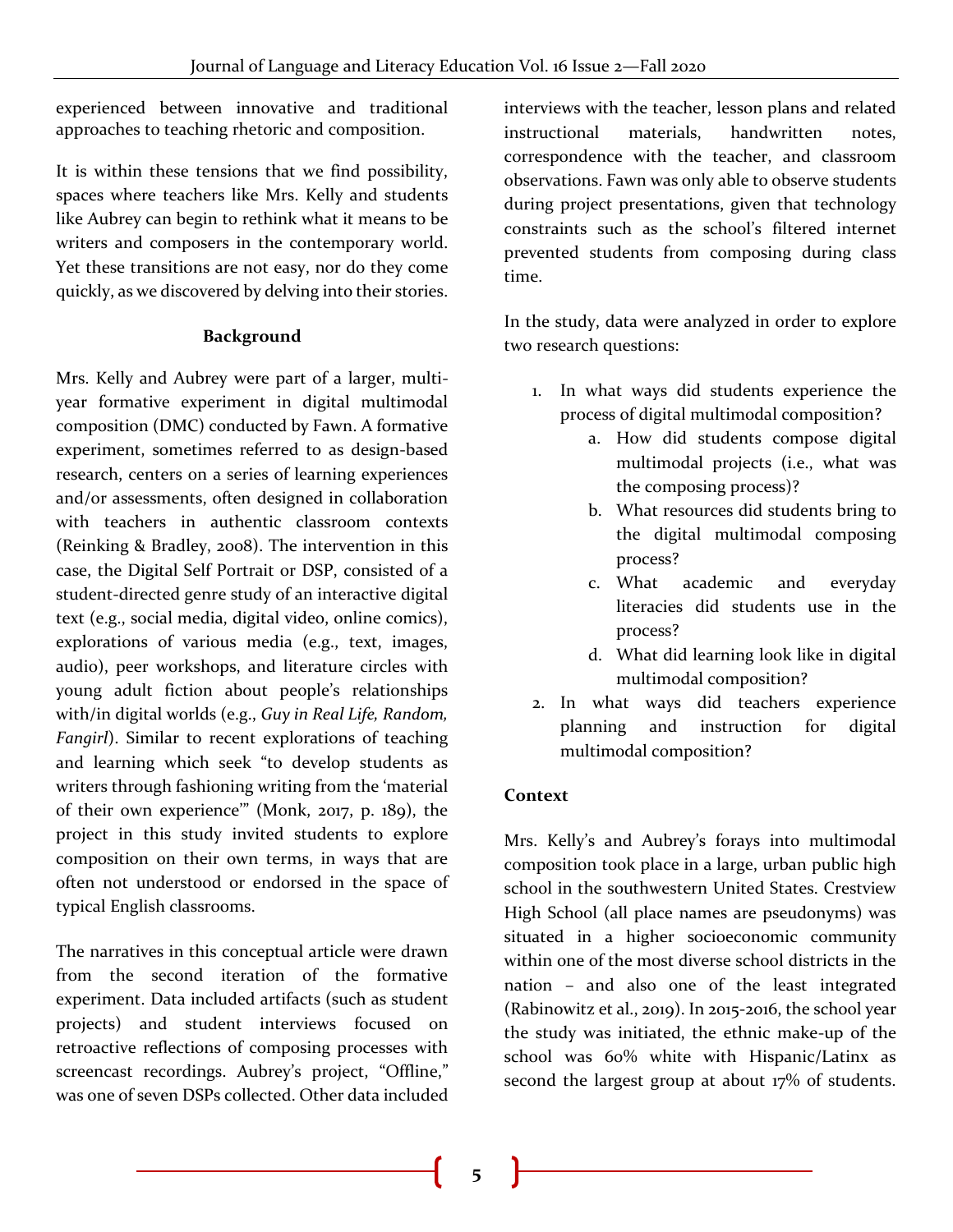The remaining demographics were 10% Asian, 7% two or more races, 4% Black, and fewer than 2% of students identifying as Native American or Pacific Islander. Comparatively, the district-wide ethnic distribution was Hispanic/Latinx, 45.7%; Caucasian, 26.2%; Black/African American, 13.3%; Asian, 6.4%; and Hawaiian/Pacific Islander and Native American, 2% combined. Only 8% of Crestview's students qualified for Free and Reduced Lunch. The English curriculum was steadfastly traditional and access to technology limited. In fact, the syllabus that Mrs. Kelly and her grade-level teaching team used in Pre-AP Language and Composition had changed very little in more than a decade.

Mrs. Kelly approached Fawn for support in revising her Pre-AP curriculum to include multimodal composition. In the next section, we discuss how Mrs. Kelly anticipated resistance to changes in the rhetoric and composition curriculum from her grade-level team, her administrators, and parents. However, she felt it necessary to incorporate everyday literacy practices in order to make writing both more relevant and less intimidating for her students.

#### **"Already Writers": Creating the Digital Self-Portrait with Mrs. Kelly**

Mrs. Kelly's class had just completed the DSP during the previous month as part of a unit of study in multimodal composition centered on the idea of selfpresentation on social media. During the prior school year, the curriculum for Mrs. Kelly's 10th grade Pre-AP course was negotiated by the members of the English department at her school and emphasized rhetoric and writing. The course was centered around foundational texts in American literature presented chronologically. Essays were the primary focus for writing instruction and nonfiction texts were supplementary to the American literature canon.

The syllabus for the course had not changed much over the years, and the first time Mrs. Kelly sought to

incorporate digital writing she was met with resistance from the other 10th grade English teachers at her school. Due to this opposition, she said she struggled with the first iteration of the project in part because of "that feeling of I'm not on the same page as the rest of my team, kind of feeling that pull." After the first iteration of the DSP, a discernible shift in the curriculum took place. In the syllabus, chronological American literature gave way to content arranged quarterly by themes: Technology and Voice, Personal Narrative, Argumentation, and Social Issues. Essay writing typically served as an initial assessment for the course, but this year, students were introduced to the DSP.

With the DSP, students could choose any digital medium (e.g., Instagram, Tumblr, Twitter, YouTube, etc.) through which to compose their self-portrait. Guidelines for the project were purposefully vague in order to create a space for students to remix modes. They had license to combine different ways of communicating (e.g., text, image, speech, etc.) and means of communicating (e.g., podcasts, social media, videos, etc.) that best conveyed their vision (Canady et al., 2018). Students continued to draw on class conversations about rhetoric – a staple of the AP curriculum – to define purpose and audience, as well as to communicate their ideas through digital media. This meant students were beginning the year with unstructured writing in an atmosphere where formulaic writing, such as the five-paragraph essay, typically predominates (Campbell & Latimer, 2012).

Academic writing is an important skill set, but Mrs. Kelly believed in a more inclusive definition of writing: "I feel like that's only one facet of their identity as a human and one facet of their identity as a writer." Mrs. Kelly is not alone in this sentiment, as others have criticized over-simplified and structured writing, claiming that "the preset format lulls students into a nonthinking automaticity" (Rorschach, 2004, para. 28). Furthermore, although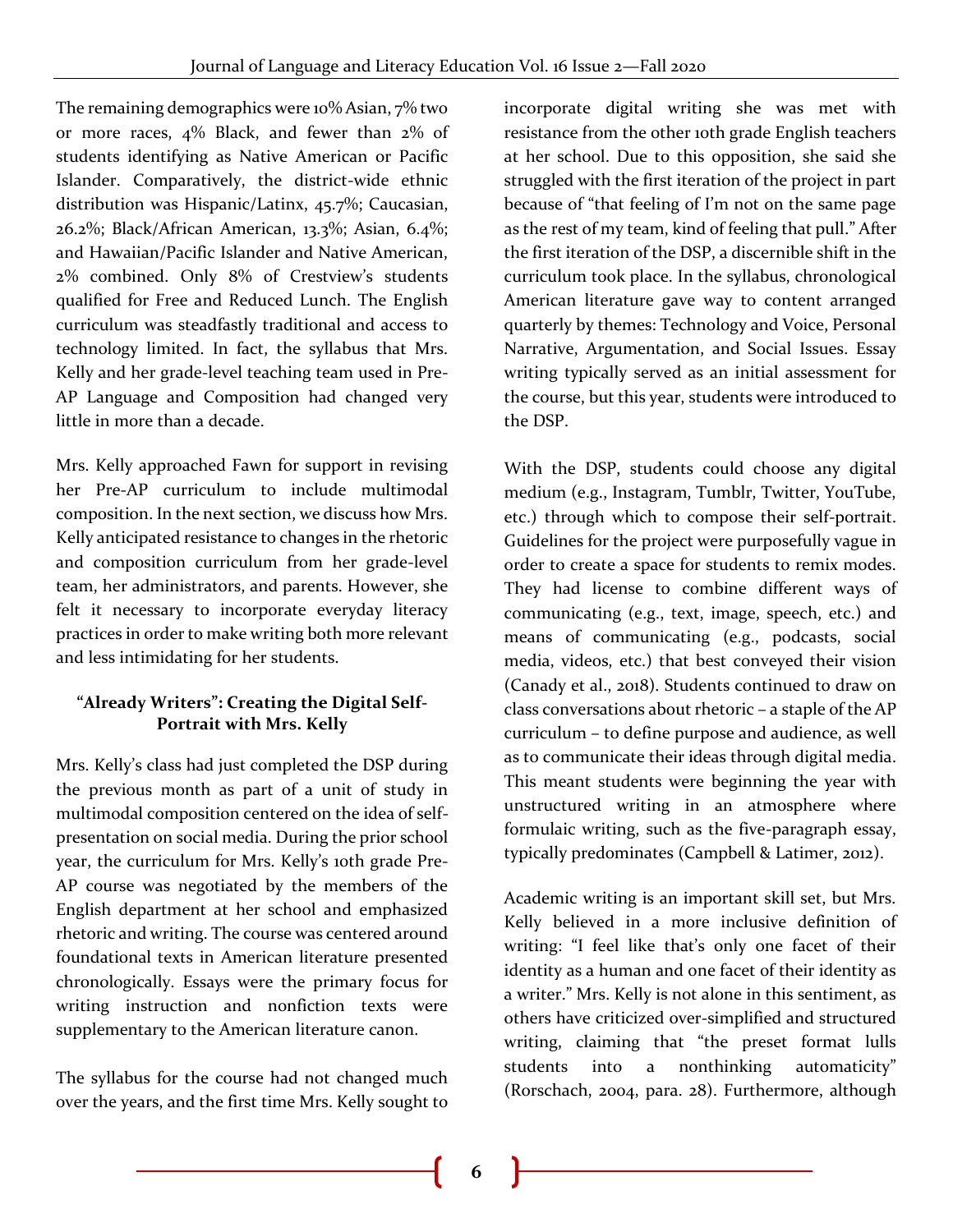AP structures can foster effective writing with the support of a capable teacher, it has a history rooted in elitism that may alienate traditionally underrepresented students (Berliner & Glass, 2014). With the DSP, Mrs. Kelly wanted to bring academic and lived literacies into "greater companionship" because, she claimed, "our students are already writers."

#### **What was Enacted Through the DSP**

The lived literacies in which people engage, particularly online, are typically invisible (DeVoss et al., 2010). Every day, billions of people like our students carry "multimedia production studios [in their] pockets" (Rheingold, 2012, p. 1). And though students are adept at using digital media, "the mindful use of digital media doesn't happen automatically" (Rheingold, 2012, p. 1). If schools seek to help students "develop as members of a writing public" (Yancey, 2004, p. 311), curriculum must acknowledge the multiple media that people use in meaning making. The semiotic resources, or the signs and symbols available for constructing messages (Bezemer & Kress, 2008), that students use outside school with and through technology are fundamentally reshaping the way students do literacy in school.

Youth are at the center of technological change, but the nature of their engagement is often misunderstood (boyd, 2008, 2014). Typically, perspectives of youth engagement with digital media vacillate between extremes: either new technologies are destroying the social fabric and undermining human intelligence, or they are heralding a new age of interconnection (boyd, 2014). Yet studies have shown that youth gain valuable skills through peermentorship in virtual participatory cultures with low barriers to participation and fluid mentorship (Chandler-Olcott & Mahar, 2003; Itō et al., 2010; Jenkins et al., 2009). The literacy practices of youth

have also received critical attention (i.e., revealing and challenging systems of power) that highlights the rich "lived literacies" in which they engage (Alvermann, 2002a, 2002b; Alvermann & Hagood, 2000; Morrell et al., 2013). These lived literacies create space for the agency of student authors to make important choices with existing media (Cimasko & Shin, 2017). Others have explored social media through an emphasis on consequences, underscoring the necessity for teaching youth about ethics in digital spaces (James, 2014; Jenkins, 2007). Regardless of perspective, technology continues to advance and shape the social landscape. If schools are to remain relevant, "learning processes need to recruit, rather than attempt to ignore and erase, the different subjectivities, interests, intentions, commitments, and purposes students bring to learning" (New London Group [NLG], 1996, p. 72). In other words, writing practices must be more visible and intentional to reflect everyday visual, verbal, and social languages.

Opening up the typical high school English curriculum to such practices is a risky move for both teachers and students. A major survey of 2,462 AP and National Writing Project teachers found that by and large, teachers view digital technology as helpful in teaching writing to secondary students (Purcell et al., 2013). However, the survey also revealed concerns that the blending of informal and formal writing, lack of access to technology, and the "digital tool as toy" attitude compounded students' tendency to take shortcuts or "not put effort into writing" (Purcell et al., 2013, pp. 2-3). A definition of writing that includes multimodality underscores the social and cultural importance of media in students' lives, but new methods and theories may not necessarily reflect a range of approaches to literacy education that underscores the content and social contexts of English teaching (Bazalgette & Buckingham, 2013).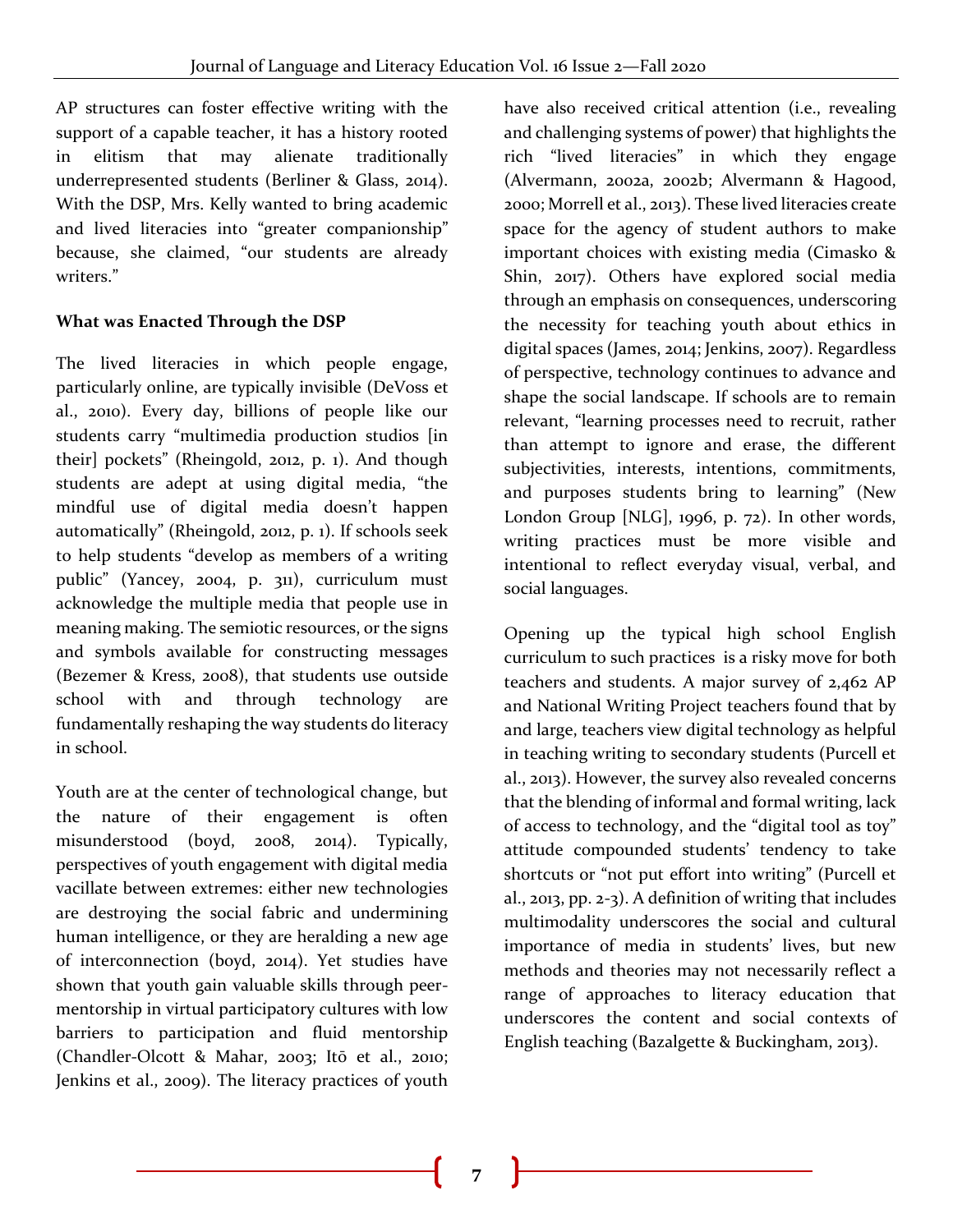Mrs. Kelly's concerns reflected these challenges. She worried that she did not use social media and therefore was not relevant. Additionally, she saw students taking shortcuts in multimedia composing: "They follow each other if they don't have their own kind of voice and concept for themselves." She continued, "They just do what everybody else is doing." She was also frustrated from teaching outside of her comfort zone and thought the first version of the project "didn't go as deep. But I think it was because I didn't know where to go with it, I didn't know what the outcome was, it was so kind of foggy and fuzzy for me." Luckily, Mrs. Kelly had the courage to try again: "If they [students] don't like what they're

doing, they're going to shut off. They're going to feel resentful. They're only going to be responding on a superficial level."

Walking this thin line, for Mrs. Kelly, meant that she had to straddle the tension between incorporating innovative approaches to teaching rhetoric,

such as multimodality and visual rhetoric, and the pressures of adhering to the traditional curriculum, especially when high stakes testing is involved.

Research around digital and multimodal composition is growing, yet this growth does always happen in schools and, even if it is, the patterns are unequal. In Smith's (2014) review of 76 studies of digital multimodality conducted between 1999-2012, themes included evidence of significant engagement for students in general, and academic benefits for marginalized groups in particular. This instruction included scaffolding and overt instruction by teachers, and a broad understanding that the composing process is collaborative, social, and recursive. Motivation is an important factor, especially considering that only 44% of American

**"If [students] don't like what they're doing, they're going to shut off. They're going to feel resentful. They're only going to be responding on a superficial level."**

high school students self-report as being engaged in school (Busteed, 2013). Even with that factor in play, others argue that educators must move beyond motivation (Jocius, 2016) to consider how students engage in the composition process and to encourage more intentional use of modes in writing through overt instruction (DePalma, 2015). In our experiences as teachers, teacher educators, and researchers, we would argue that the vast majority of high school teachers feel underprepared to teach digital multimodal composition, including Mrs. Kelly.

Teaching with digital media meant a shift in practice for Mrs. Kelly that was fraught with tension. She said,

> "I feel like I'm caught in this, this place of conflict. Because I feel like I need to be the one to bring in all the materials, I need to be the one to structure all of the lessons." The students, she argued, would have to take the role traditionally reserved for the teacher if the learning were going to be "authentic":

I don't know how to do that. And like that goes back to that feeling of me feeling like, I am disconnected from their experiences. Like, I make very deliberate choices about how I'm using technology and how much I'm using. And, and I am pretty limited, you know what I mean? Like, I'm not online. I don't have Facebook. I don't do Twitter. You know what I mean? All of this stuff that my kids use, I'm not doing.

Writing with digital technology, and especially social media, meant that Mrs. Kelly was treading in new territory. Rather than assigning an essay or a formal piece of writing with the DSP, Mrs. Kelly asked her students to include writing in their projects that complemented their intentions and took advantage of the features of the media. For example, students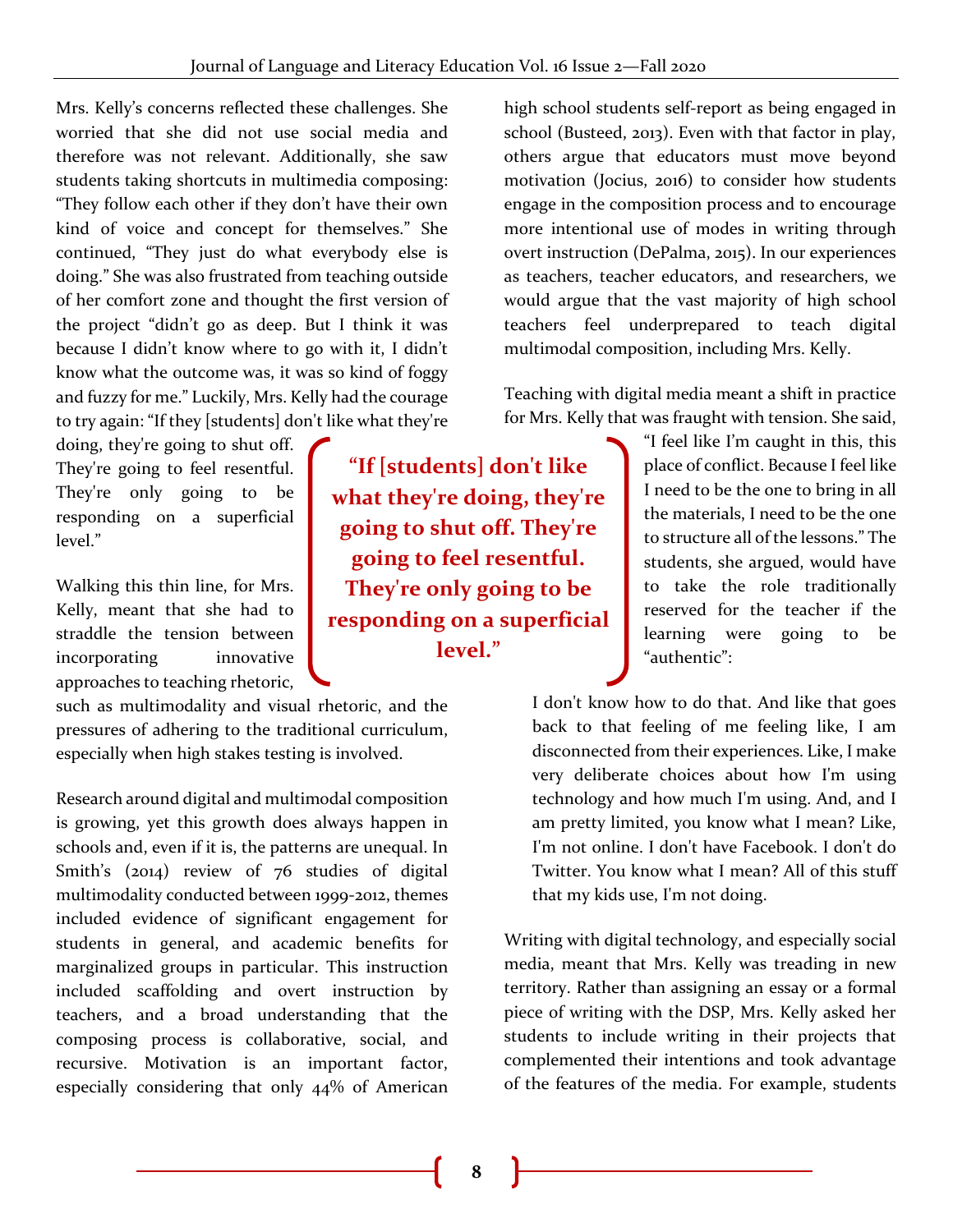who chose to do Instagram could include captions or hashtags, while students who created digital videos posted on YouTube could write introductory text that would appear under the video. A written reflection after the completion of the project contributed to assessment and self-evaluation. The centerpiece of assessment was a co-constructed contract between students and Mrs. Kelly, described in more detail in the "Totally Different" section below (see also Figure 2).

In this space, her students would be more familiar with the material for writing than she was. When Mrs. Kelly and Fawn collaborated on the first and second iterations of the DSP, a co-constructed contract addressed concerns about Mrs. Kelly's lack of experience with the informal, digital writing her students were fluent in outside school. Coconstructing the terms (based on the genre studies of multimedia texts conducted by students) meant that Mrs. Kelly's students were the experts in everyday media and she was expert in rhetoric and composition. Together, they could engage more deeply in the study of multimodal languages or meaning. Furthermore, Mrs. Kelly worried that asking students to curate content would be risky: "It goes back to this concept of control, because if they are the ones who are bringing that in, then my fear as a teacher is, what if it's offensive? What if it's not very good?" As we think about the tensions Mrs. Kelly experienced as a teacher, we can also learn from Aubrey's experiences as a student.

#### **"Totally Different": Going Offline with Aubrey**

For students who had long succeeded at playing the game of school, the change in Mrs. Kelly's Pre-AP curriculum was jarring as well. The DSP pushed students outside their comfort zones by design. The project in the intervention asked students to express something essential about their "self" through social media or another interactive digital platform.

#### **Figure 2**

*Digital Self Portrait Peer Reflection*

- 1. Presenter's Name:
- 2. Project Medium:
	- a. What did you find particularly unique, inventive, creative, or exemplary about this person's project?
	- b. What elements about this person's life or personality did you learn from their Digital Self Portrait?
	- c. Do you feel the medium this person chose was an adequate method for communicating something about him/herself? Explain.
	- d. What is one question you have about this person's project or presentation?

Students participated in selected provocative nonfiction readings, read excerpts from classic literature, participated in young adult literature reading groups, and explored the affordances of various modes (aural, visual, spatial, etc.) through media in popular culture ranging from music to celebrity Instagrams. Students then chose a digital medium for their projects and were encouraged to select platforms with which they were already familiar. Students also participated in peer workshops on their own digital multimodal compositions.

The digital media genre study allowed teams of students to identify their own exemplar multimodal texts. In the context of the DSP, they were encouraged to consider the rhetoric of selfpresentation through an exploration of craft, isolating conventions specific to the medium. For example, students composing DSPs using Instagram often selected celebrity accounts as exemplars. Students attended to media-specific conventions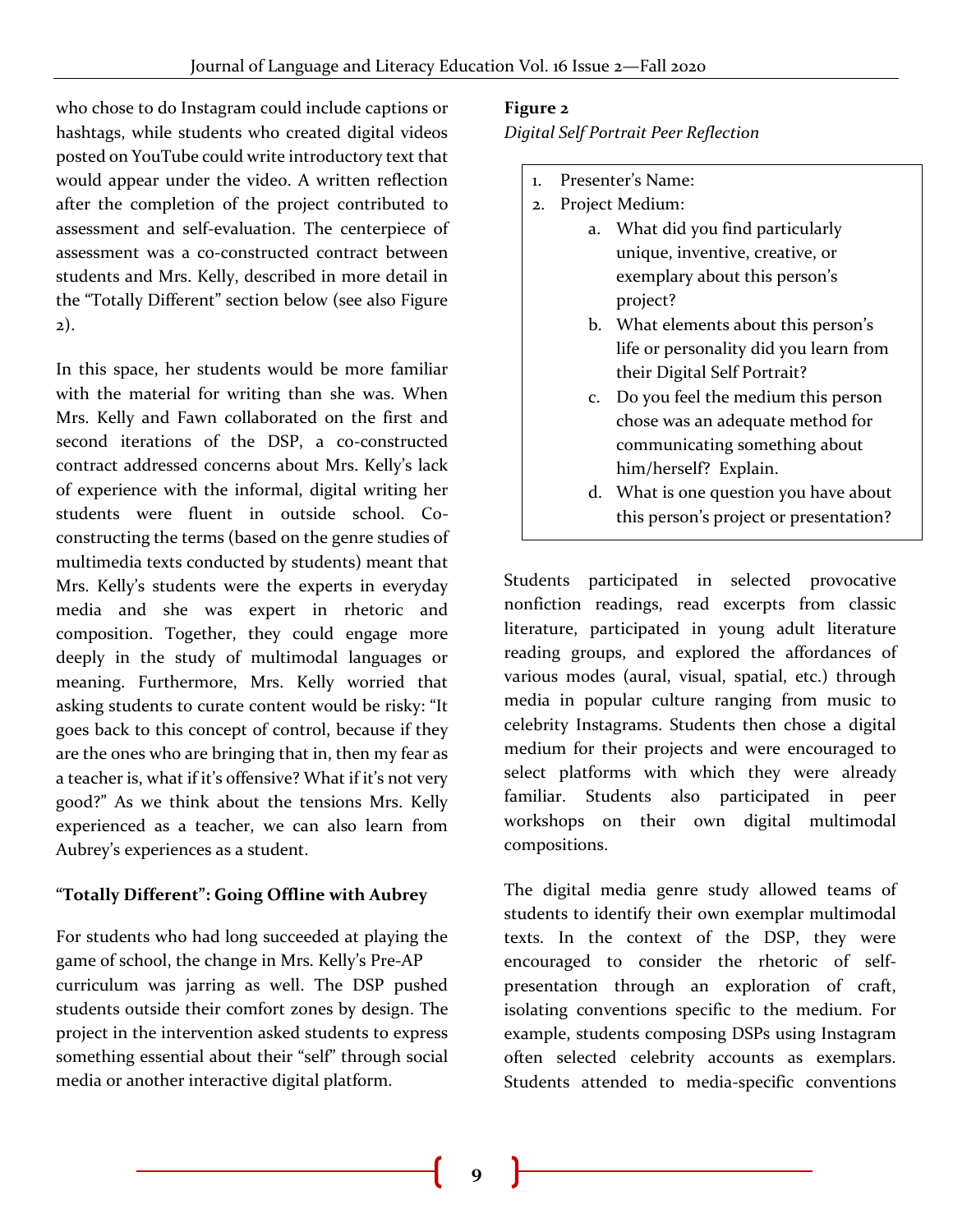such as profiles (image and text), patterns or styles in images, captions, and hashtags. For example, during a whole class discussion of Kylie Jenner's Instagram, students noticed curation, the positioning of product, photographic composition, profile information, and even the number of Jenner's followers (75.7 million at that time) compared to the number she was following (177). Genre studies created opportunities for students to attend to what makes a multimodal text compelling or exemplary in a particular medium.

#### *A Portrait of Aubrey*

Several years ago, Aubrey's family relocated to this large, southwestern city from New York City. She attended a high-achieving, urban high school with over 3,000 students. Though she did not give her age, most students in the 10th grade were between 15-16 years old. Aubrey's twin sister accompanied her to the interview with Fawn. Both girls are self-proclaimed artists and said that their mother "doesn't know how that happened." Aubrey has at least one other younger sister, who often served as a model for her artwork. Although she did not have access to a cellular phone and was not allowed to use social media, she had a laptop, iPad, and iPod. More importantly, she was an avid gamer.

In the beginning of the DSP, Aubrey was ambivalent about using social media and technology because of her position as an outsider to social media culture, though we speculate that part of her discomfort stemmed from the fact that the DSP assignment was far outside the typical norms of school instruction. In particular, Aubrey noted that even beginning to engage with media in this way was markedly different from what she did in her other English classes. She described the change in this manner:

> So, this was different from our last year. We focused a lot on like mythology, and all that stuff, and *To Kill a Mockingbird*, and this year

was like "Guys, we're gonna be using our phones a lot." I'm like, "Oh, great!" So, definitely this was totally different [from] what I would usually expect.

#### *Aubrey's Digital Self Portrait*

Aubrey's DSP, "Offline," is a digital comic that explores the pros and cons to social media use through the eyes of an outsider to that culture. The biographical comic investigates issues in technology use that, unlike the title page (Figure 1A), are not always black and white. Ordinarily, Aubrey would feel uncomfortable with the use of social media platforms but the DSP project was open enough to allow for multiple approaches and perspectives, ultimately allowing her to share the digital comic with a wider audience. By intentionally designing a DSP for an audience of social media users, Aubrey was able to enlist specific conventions to signal shared discourses with her audience, even from an outsider's perspective.

In "Offline," the story begins, "I'm not someone who uses social media." This line establishes the perspective of the narrator and hints at the rhetorical purpose of the comic (Figure 1B). On the second page, the reader is confronted with a diagonally split panel. The upper panel is accompanied by the text, "I think

# Figure 1A Figure 1B OFFLINE OFFINE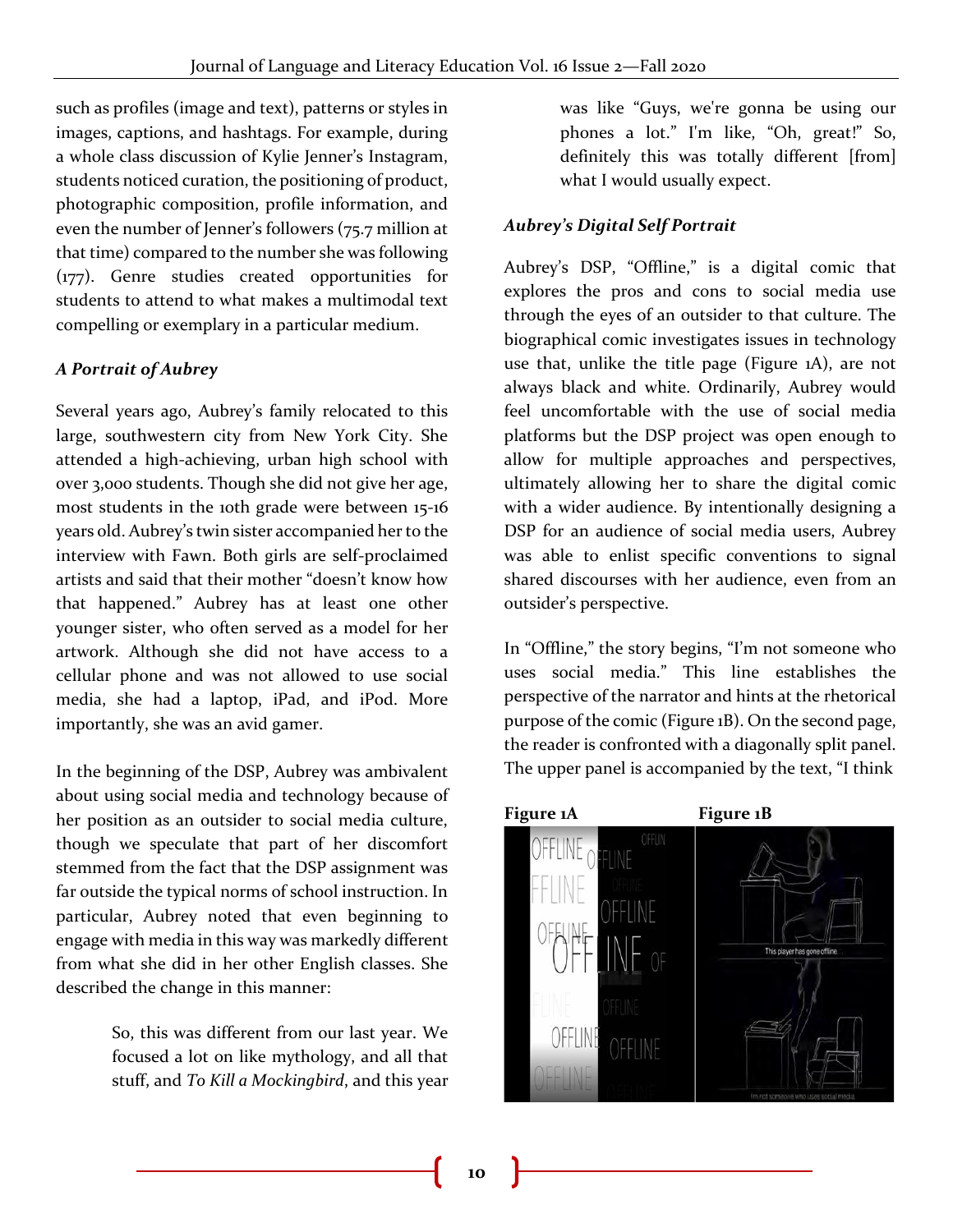

it can be a nuisance sometimes. Sure, it has its benefits." The image shows a male and female looking at each other, presumably having a conversation. The text that is part of the image says, "connecting with friends." Aubrey said she used blue for the male to reflect the color used in Facebook, while pink was less intentional – or unconscious – for the female. Under the slashing diagonal, a girl in a midnight blue grasps her knees. She is surrounded by text-speak like "kys" (kill yourself) and "Y r u even alive?" This image represents cyberbullying. The text states, simply: "But it also has its disadvantages." Aubrey chose the dark blue to communicate depression (See Figure 1C).

Aubrey continues on the following page, "I don't hate it. I just don't particularly like it." The split panels show the narrator holding emoji masks that reflect the mood of the text (see Figure 1D). Again, Aubrey made an intentional choice to leverage social media conventions. She said that "I found if I use emojis it would connect to people. I really want to connect with everyone if they're like 'I really don't see it from her perspective … Oh! but she's using emojis, so something's happening.'" Images in visual rhetoric require careful arrangement to communicate with an audience. Though Aubrey did not use social media, she knew her audience well enough that she could communicate, in this case employing the visual languages of emojis to ensure that her point was clear.

Writing provided a foundation for designing the digital comic. Aubrey described to Fawn how she wrote the story first, then carefully drew images that would not only supplement the text, but also communicate the same message in a different way. She intuitively drew images that underscored the unique affordances of both textual and visual rhetoric. Aubrey described her choices this way:

But for my project I would say I have had to think of things to convey my message to create a story that was like someone from the outside perspective looking in and be like, "Oh, so that's what she's going through." So, I would say my project definitely involved writing to it because I had to convey a message somehow that's not just through pictures.

Aubrey's comic continues with more illustrations, both visually and verbally, of the vantage point of a social media outsider. She deftly constructed her argument in a way that did not alienate her audience, who she assumed were social media users. She talked about how she, too, used technology, employing humor to show conventions of social media, such as the "duck face" (pursing the lips in a selfie), the "abshot," and food (Figure 1F). The panel says, "It is actually funny seeing it through my perspective." Aubrey anticipated a laugh from her audience, and she got it during the oral presentation. Interwoven

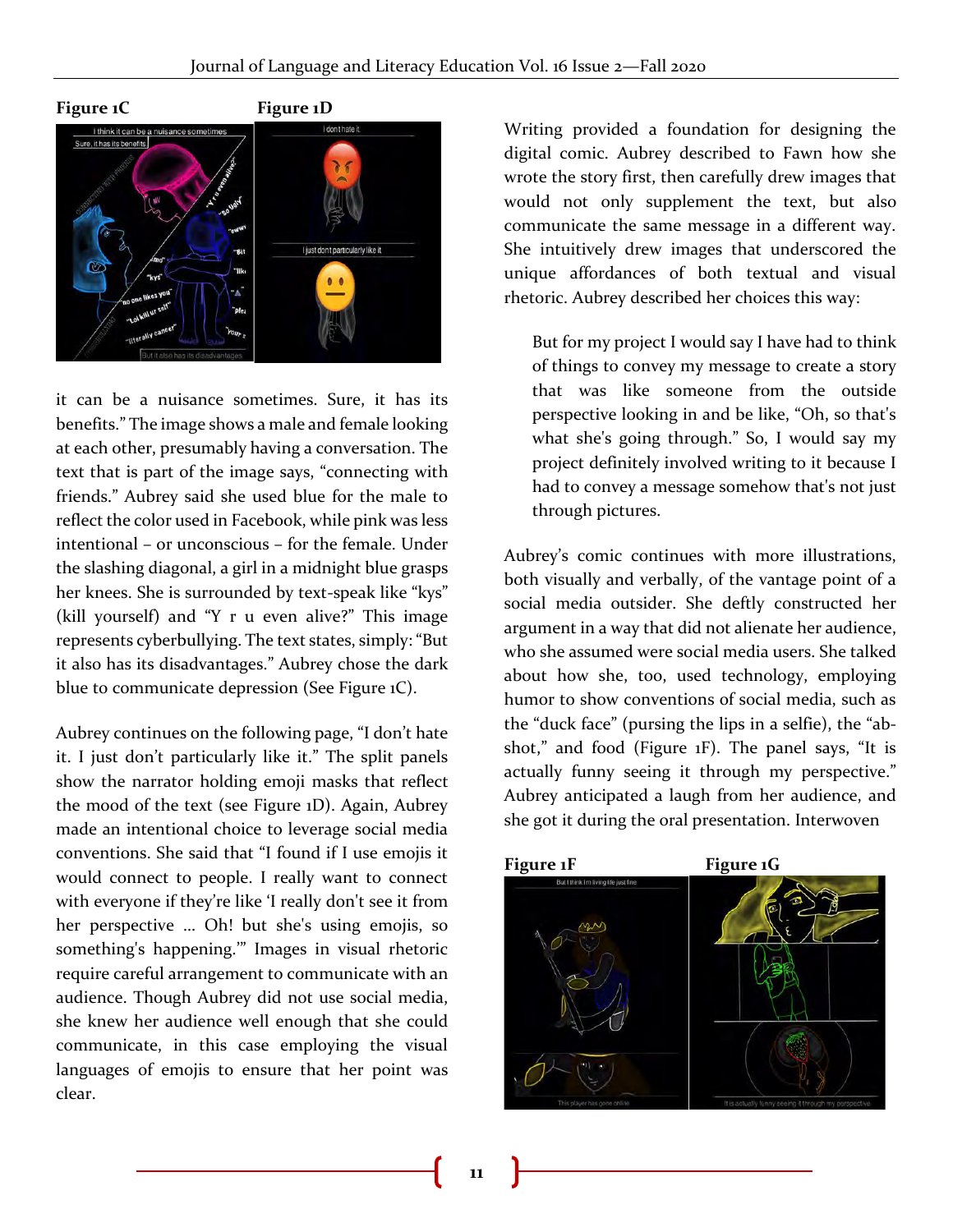into the humor and familiar conventions was the revelation that not having a phone can be an isolating experience. As she said in the panel that opened this article, "It is almost like I am offline."

The story ends with the narrator going online, assuming an avatar from a popular video game, Skyrim (Figure 1G). Aubrey described the experience: "I feel like when I'm in a game, it's like I want to be that person in the game, so I should be who I am." This last page brings the offline/online metaphor full circle. Aubrey also made the colors brighter and portrayed the narrator as happy and in control. The second panel is a close-up of her bright eyes and smiling face.

As she ended her presentation a flurry of hands went up. Most of the questions were about the technical aspects, such as the digital drawing. A self-identified artist, Aubrey looked pleased with the reception of her project. One student wrote in her reflection on Aubrey's presentation, "I would say I loved it, how she drew all the pics and connected them." Still another noted that "she told her perspective through a story."

It is also worth noting that – in spite of the fact that Mrs. Kelly and Aubrey were part of a more affluent high school – technology was limited. This shortcoming created challenges. Students had to do the majority of the composing outside school and bring screenshots or use phones to share their products-in-progress with peers. Mrs. Kelly had to arrange a two-week window for unfiltered internet access through various channels so that students could present their projects in class. Although the lack of technology was a problem for Mrs. Kelly, she did not see it as insurmountable. Furthermore, because she was committed to the idea of the DSP, and especially to student choice and relevant curriculum, she persevered in spite of uncertainties, such as how to assess the DSP.

#### **"How Do We Assess this Thing?": Taking a Closer Look**

Teachers are often reluctant to include diverse media projects because of the difficulty in assessing unfamiliar genres of digital writing (Hicks, 2015). In other instances, teachers meet the demands of grading or dilemmas stemming from increased student choice by assigning multimodal projects of a similar "type" for simplicity (Shipka, 2009). However, this was not the case for the DSP. Mrs. Kelly invited students to use any media or mode that would meet their rhetorical aims, but not without trepidation, and rightfully so. As Hillocks (2003) argued, a scripted curriculum with a limited range of essay formats will inherently narrow students' and teachers' thinking about what counts as good writing. In turn, with standardized rubrics as a basis for evaluation, the focus on prescribed forms becomes even more narrow. To put it another way, in Mrs. Kelly's handwritten notes, a succinct statement of both excitement and fear sums up her thinking: "How do we assess this thing?"

A student-centered assessment addressed this problem by drawing on the expertise of students and their own knowledge of various genres (Figure 3). As a class, Mrs. Kelly and her students analyzed projects from the previous year to develop umbrella criteria for the contracts: writing, creativity, and effort. They also brainstormed specific criteria, knowing that they could be changed to fit the modes they used for individual DSP projects. Using the criteria as a framework, students explored how they could use exemplar texts to inform their own projects. Additionally, Mrs. Kelly's students participated in self-grading and reflection. During presentations, Mrs. Kelly said she also learned more about the students' rhetorical intentions, which helped her better understand projects that might not be as successful as Aubrey's digital comic. Therefore, coconstructed contracts created a space for consensus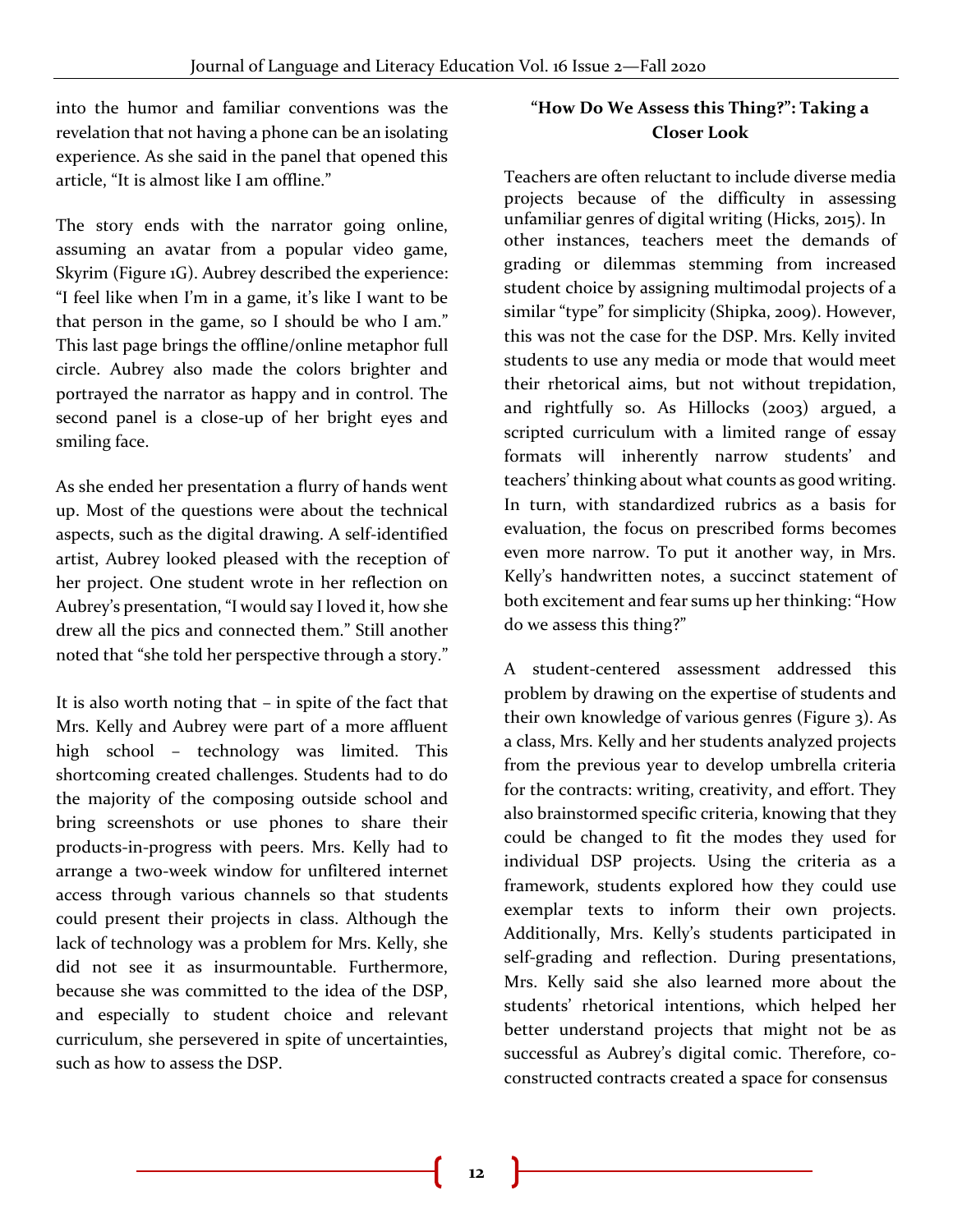#### **Figure 3**

*Assessment Contract Sample\*:* Ideas for Digital Self Portrait Contract Terms

In order to get an A on my Digital Self Portrait I will…

•Post a working link to my project on Edmodo no later than

Writing:

- I will include \_\_\_\_\_\_\_\_\_\_\_ amount of writing (number of posts, length of writing, word count, etc.)
- My writing will be free of mechanical errors.
- $\bullet$  My writing will reflect my theme of  $\_\_$
- My writing will include stylistic features like \_\_\_\_\_\_\_\_\_\_\_\_\_\_, \_\_\_\_\_\_\_\_\_\_\_\_\_,  $\Box$ , and  $\Box$  (include as many as you like)
- The content of my writing will be reflective by...(sharing my passions/interests/hobbies/important people/mistakes/areas of growth/desires & dreams/things that make me happy; telling stories about important experiences; revealing aspects of my life that no one knows; allowing myself to be vulnerable in the content I share, etc.)

\_\_\_\_\_\_\_\_\_\_\_\_\_\_ points

Creativity:

• I will show creativity by \_\_\_\_\_\_\_\_\_\_\_\_\_\_\_\_\_\_ (ideas might include: arranging my photos to parallel a unique vision, including colorful images, applying unique filters to my photos to reflect my mood, layout, illustrating my images, connecting my images and writing in meaningful ways, including a variety of stylistic features in my writing, choosing unique quotes that reflect complex ways of thinking, making my own pins, adding humor, adding transitions and effects to the editing, writing my own script/song/poetry, taking a new spin on an old idea, including multiple elements of self, etc.)

\_\_\_\_\_\_\_\_\_\_\_\_\_\_ points

#### Effort: •

 I will demonstrate effort by \_\_\_\_\_\_\_\_\_\_\_\_\_\_\_\_\_\_ (ideas might include: ensuring clear recordings/videos that are free of background noises or distracting sounds, the number of pictures or length of writing, the amount of filming  $\&$  editing, customizing my blog/website to be aesthetically pleasing through colors/images/fonts/structure, taking my writing through multiple revisions, connecting all photos/writing/fonts/colors to my theme, length of video, clean images/illustrations/videos with no errors, taking all the pictures myself, including at least XX number of posts/images/captions, learning XYZ program to create a videogame, etc.)

 $\frac{1}{2}$  points

\*From Canady, Martin, & Scott 2018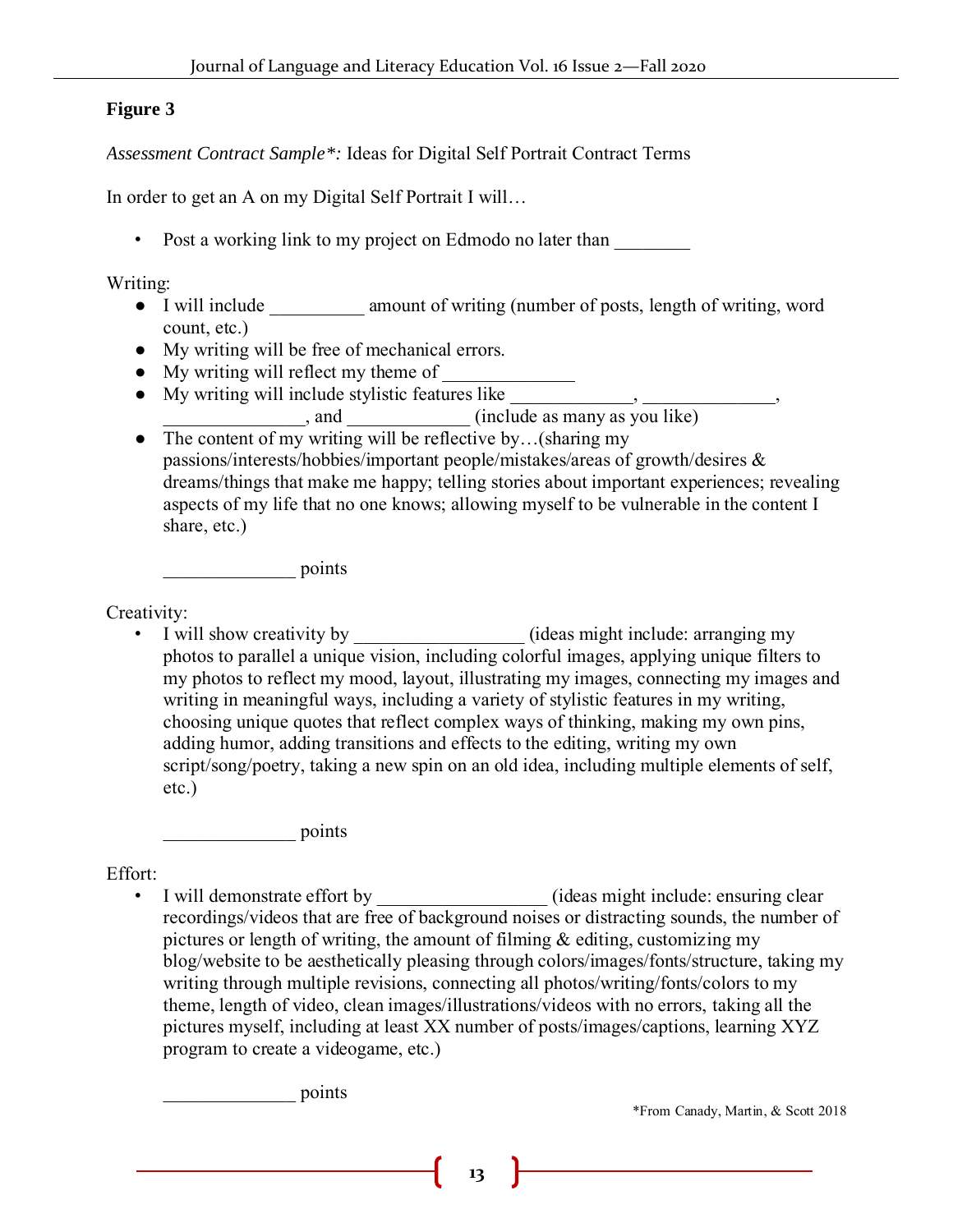to evolve between student and teacher on expectations for each project.

It is not common practice to invite students to adjust the terms of their assessments (Penrod, 2005). In assessment of digital multimodal composition,

teachers still rely on print-based definitions of literacy that do not properly assess the unique affordances of multimodality (Jacobs, 2013).

Furthermore, conventional assessments do not reflect students' authentic digital practices and therefore lack a certain "life validity" (Mills, 2010, p. 262) or connections to digital practices outside of school. Given all of these challenges, it is no surprise that Mrs. Kelly shared the reluctance of many other teachers to assess digital writing (Hicks, 2015). If teachers ask their students to experiment with digital genres, they have to be prepared to experiment with assessment (Charlton, 2014).

Mrs. Kelly and Fawn revised instructional support for students based on the protocol of "Looking Closely." "Looking Closely" frames discussions around student work in a non-evaluative way, and they modeled their inquiry after Hicks's (2015) three types of questions:

- What do you see/notice [in this students' digital writing]?
- What is working [for you as a reader] in this piece/composition?
- What does it make you wonder/what questions does it raise [about the student, the teacher, the curriculum, etc.]? (p. 16)

They found it especially important to "shift from an evaluative stance to a descriptive stance" (Hicks, 2015, p. 7). In contrast to typical evaluation of student writing where teachers are generally holding student work up to a specific standard and looking for what is missing, the act of "looking closely" invites teachers to name what is good about a piece of writing. Moreover, this shift created the space for Mrs. Kelly and Fawn to ask critical questions that moved their thinking about digital texts forward (Hicks, 2015).

Still, during the sessions of looking closely at Mrs. Kelly's students' work, new revelations came up that she had missed before. Students also made new connections in their post-project reflections. Together, Mrs. Kelly and her students enacted a shift in the curriculum and culture of the classroom. In many ways, taking this step was like crossing an invisible line. Mrs. Kelly took the chance and, though it got messy at times, she and her students found common ground. Teachers considering open-ended DMC projects that rely on student expertise may want to consider the following reflections drawn from our experiences with the project.

#### **Walking the Walk: Bridging the DMC Divide in English Language Arts**

This article opened with the 10th grade students in Mrs. Kelly's Pre-AP class watching intently in the dim light as Aubrey presented her project. This was the second time Mrs. Kelly had done the DSP with her students and it went much smoother than the first. The last time she had introduced the project to students, the scene had not been nearly so serene. In fact, it produced a near mutiny. On that fateful April day of the prior year, Mrs. Kelly's Assistant Principal, Ms. Parker, also popped in. Mrs. Kelly described the students' response to the DSP this way:

They were sooooo freaked out! And I just felt absolutely bombarded, attacked by all of the questions. And it freaked me out, and luckily, I had no choice but to maintain composure and be like, "It's going to be great!"

Even before she had introduced the project to her class, Mrs. Kelly had to seek approval, creating tension between her and her peers, as well as with her administration. The first time Mrs. Kelly pitched the DSP idea to her grade-level planning team, they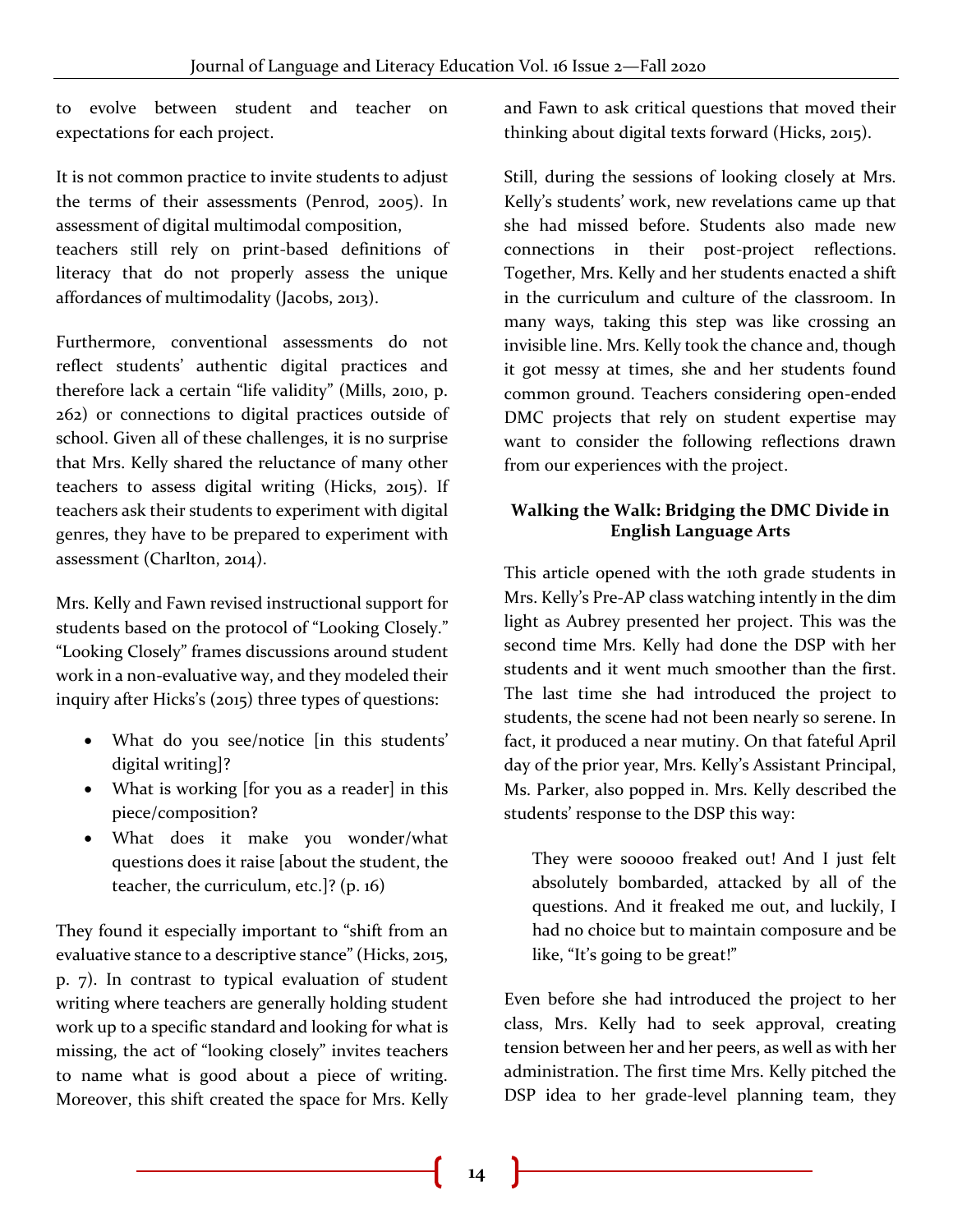opted out and questioned her about the project. The administration emphasized close collaboration among the team members, so Mrs. Kelly had to take her plans, and our plans for research, to her supervisor, Ms. Parker. Ms. Parker expressed concerns about preparing students for AP Language and Composition. Furthermore, she predicted that the guidelines in the first iteration of the project were too vague and would frustrate students accustomed to playing by the rules in school, hence Mrs. Kelly's anxiousness about what Ms. Parker witnessed in her classroom.

#### **Making New Media Moves in Writing Curriculum**

The pressure to keep abreast of new media literacies

in the ELA classroom is not a new development. In fact, one hundred years of *English Journal* articles reveal an ongoing engagement with emergent technologies beyond print where teachers are engaging students in analyzing and producing new media texts (Hicks et al., 2012; McCorkle & Palmeri, 2016). Yet, in spite of evidence that

educators seize new media moments, educators are still not taking full advantage of technology in meaningful ways in order to leverage in-depth literacy practices around digital literacies that fundamentally re-conceptualize ELA classrooms (Hicks & Turner, 2013). When it comes to DMC in traditional ELA curriculum, it does not have to be a matter of either/or, but instead, both/and. As Mrs. Kelly said, educators walk a thin line. But, as it is with a tightrope, tension in education is essential.

As researchers, we acknowledge differences between new media writing and traditional composition; however, teachers already have tools at their disposal to engage students with multiple literacies. In spite of

**"When it comes to [digital multimodal composition] in traditional ELA curriculum, it does not have to be a matter of either/or, but instead, both/and."**

her initial ambivalence toward the use of social media for the DSP, Aubrey normalized both social and academic language/norms in her digital writing. Digital writing had not only transformed the students' perspectives, but also had also transformed her. For example, Aubrey's successful use of conventions specific to social media, such as hashtags and abbreviations (e.g., "kys" for "kill yourself") to communicate her perspective, demonstrated that she could use verbal and visual language to great effect for specific audiences and purposes. Mrs. Kelly had also recognized their digital fluency when she said her students were "already doing this" and were "already writers." And though Aubrey's story was one of alienation in the beginning, she ultimately came to the conclusion that "I think I am living life just fine."

Mrs. Kelly also learned to listen to her gut instincts, trust in her knowledge of her students, and build on what they were already doing in order to make meaningful connections to the curriculum on their terms.

#### *Lessons Learned and Future Iterations*

In formative experiments, reflection and iteration are elemental (Reinking & Bradley, 2008). The tensions or challenges of the DSP intervention were illustrated in Aubrey's experiences and those of Mrs. Kelly.

After the second iteration, Mrs. Kelly and Fawn identified immediate gaps and followed up with instruction ranging from a lesson in visual culture to more explicit connections between lived literacies and school-sanctioned ones in subsequent units of study. More in-depth explorations of the DSP from the findings in the larger study are currently in process. Still, we offer three recommendations from our collective experiences for teachers considering taking that first step in moving past "what we already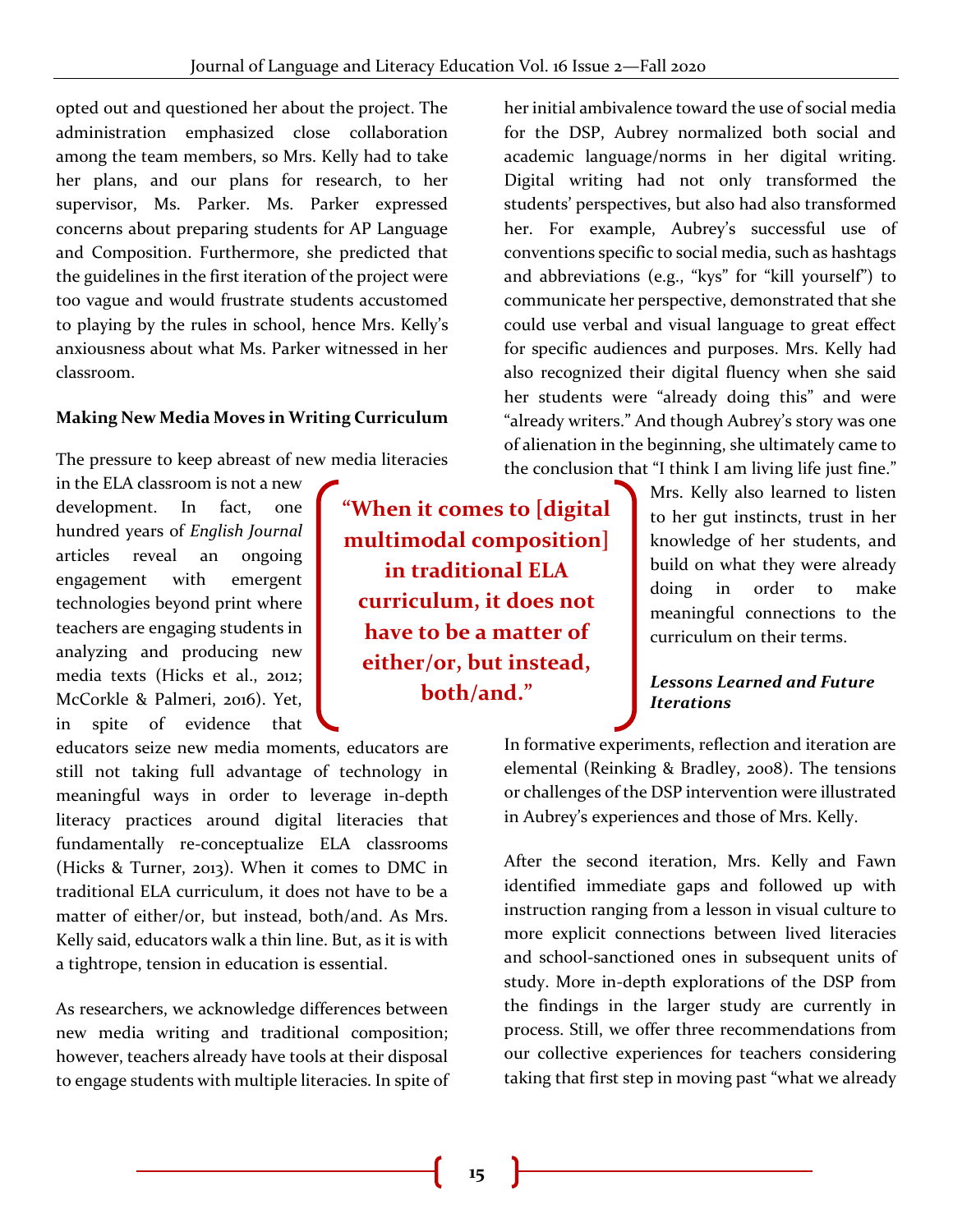know" toward integrating student-centered DMC: Embrace play, create space, and establish trust.

- 1. Play: Experimentation develops resilience and cultivates curiosity. It creates a culture where making mistakes is an integral part of the learning process. In practice, this looks like student-directed genre studies, peer conferencing, and rubrics that are co-constructed between students and teachers.
- 2. Space: Physical, virtual, and psychic room for exploring intersections in DMC is essential to allow for serendipitous discoveries and to identify opportunities for instruction and/or mentoring. Space also supports student agency by providing freedom of choice. Beginning the school year with the DSP created these kinds of spaces by communicating to students that their lived literacies have merit and are relevant in this context.
- 3. Trust: The ELA expertise teachers already possess is more than enough to support students' explorations of the rhetoric of "new" and "old" media. Trust in your students to fill in the gaps *with* you. In Mrs. Kelly's classroom, she learned to leverage her expertise "just in time" by learning about multimedia alongside her students. Deep reflection after the DSP also revealed more opportunities, such as the necessity for visual rhetoric or examinations of how images communicate meaning in different contexts for various audiences and purposes.

Each of these elements is most visible in the projects students created in the second iteration. In the first iteration, Mrs. Kelly said that almost half of her students simply replicated, unthinkingly, what they already did on social media, most notably when using Instagram. She called this reproduction the "carousel effect," referring to the old-school photo carousels that projected photographic images. As students clicked from picture to picture, she and Fawn realized

that more intentional instruction about multimodal composition, especially visual composition, was necessary. This emphasis meant that more, not less, space was necessary for students to explore their everyday use in order for opportunities to be identified for instructional support. Because Mrs. Kelly did not use social media, she also needed room for play and space to see how the various genres worked in practice in order to apply her expertise in rhetoric and composition. This flexibility called for a considerable amount of trust between her and her students.

In the end, the Assistant Principal thought that the DSP satisfied expectations for inclusion in a rigorous Pre-AP curriculum, and that the project was pretty cool. After what felt like mayhem the first time Mrs. Kelly introduced the project, she recalled how Ms. Parker approached her after class: Fortunately, Mrs. Kelly's Assistant Principal said, "Thank you! That was awesome! I love the fact that kids were struggling with it."

In spite of the challenges, or because of them, teachers like Mrs. Kelly and students like Aubrey can walk the line, making meaningful connections between their lives and the ELA classroom. The dissonance stemming from the meeting of these two worlds – in- and out-of-school – can be productive. Teachers like Mrs. Kelly might find that students' use of language is complementary to the conventions of academic writing. Recognizing that they are "already writers" whose sophisticated use of semiotic resources reflects rhetorical strategies, such as audience and purpose, is a starting place for a greater understanding of multiple modes and genres in writing.

Aubrey's experiences show that students can also draw on various resources and experiences to successfully navigate school sanctioned writing. Shifts in practice occur when teachers trust students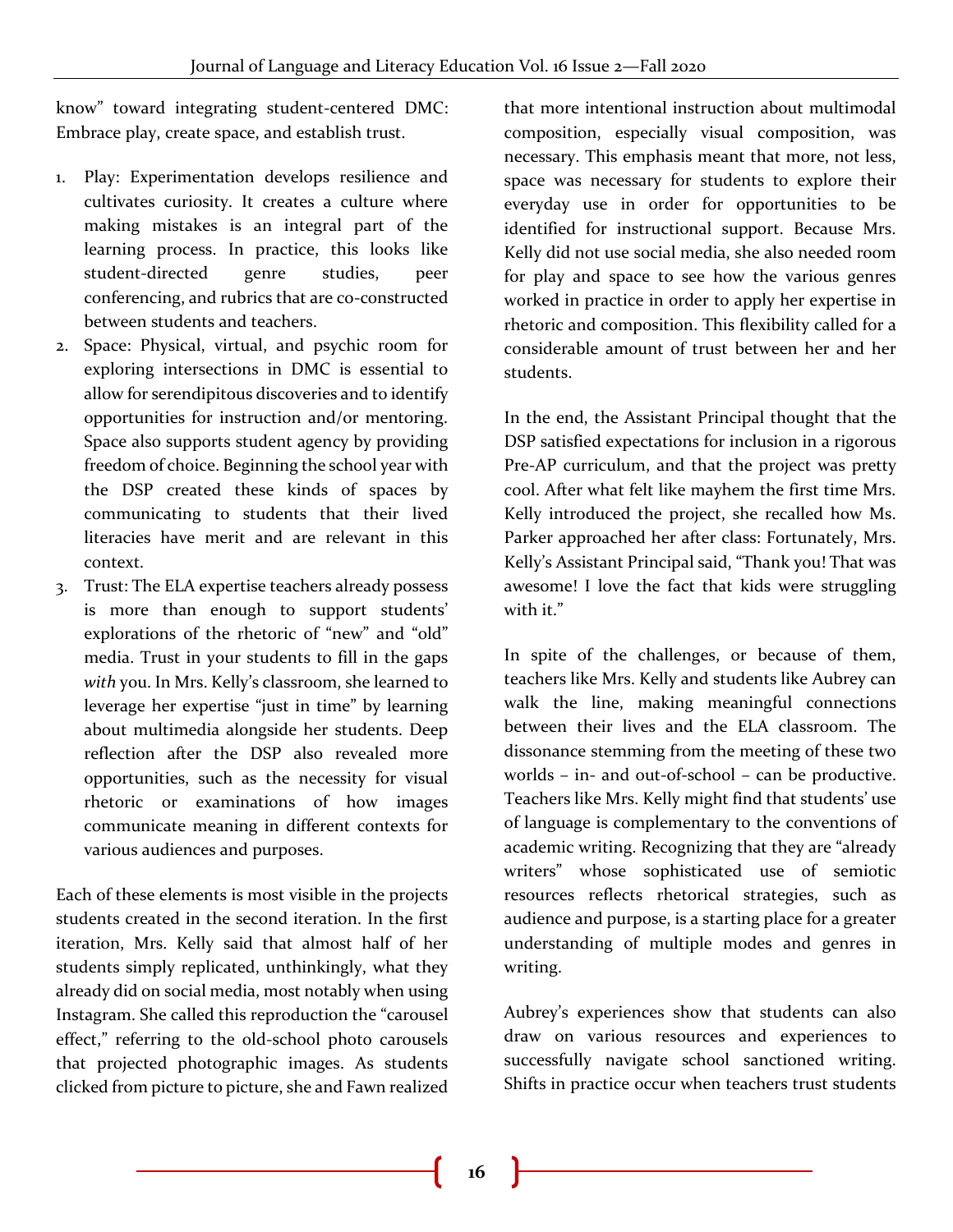to take ownership of writing in all of its forms. When empowered to do so, we believe that student writers can find creative opportunities for multimedia composing and can, to use Aubrey's language, go online.

#### **Notes**

The work of this research and publication contribution by Chyllis E. Scott, PhD was supported by The University of Nevada, Las Vegas (UNLV) sabbatical assistance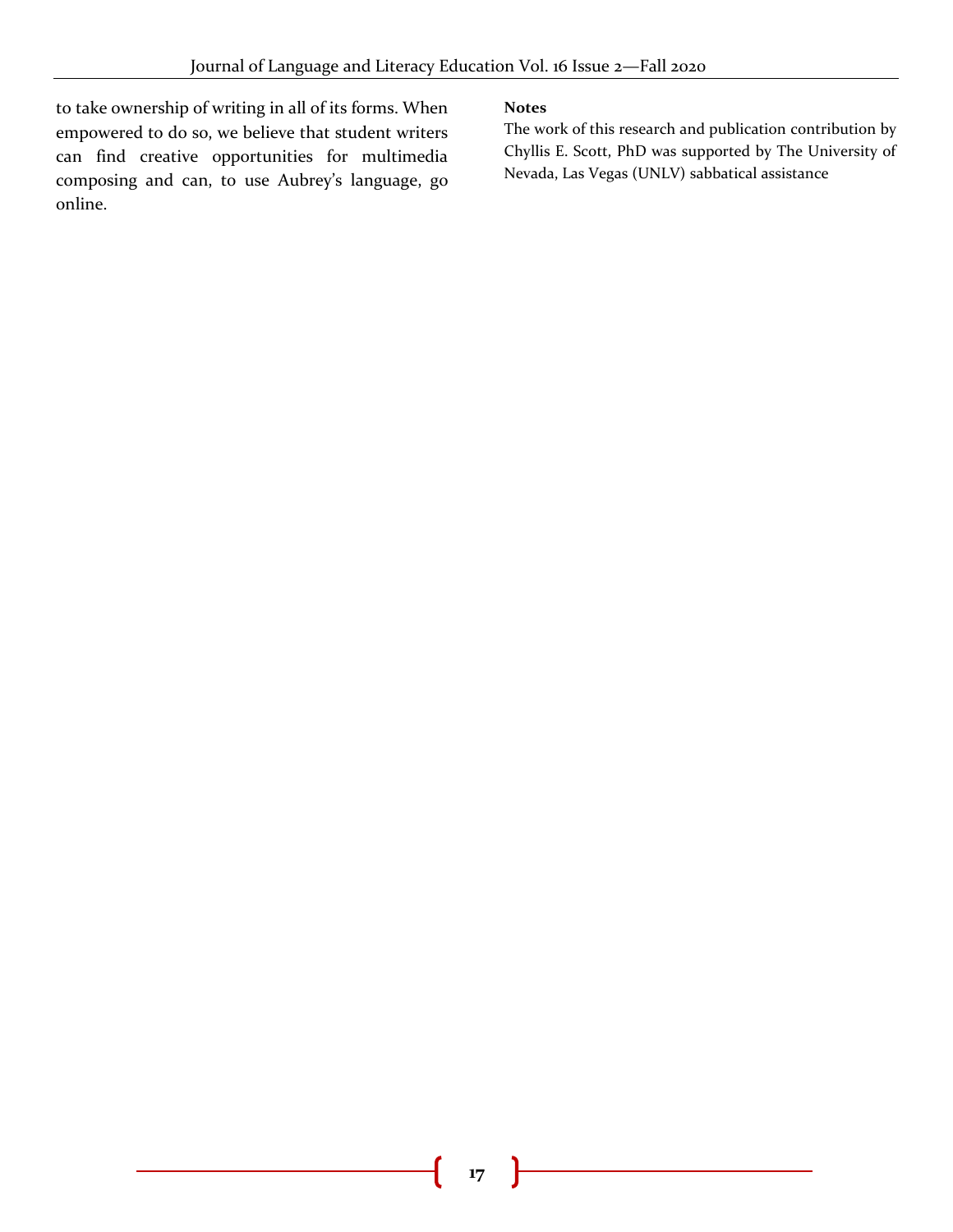#### **References**

Alvermann, D. E. (Ed.). (2002a). *Adolescents and literacies in a digital world.* Peter Lang Publishing.

- Alvermann, D. E. (2002b). Effective literacy instruction for adolescents*. Journal of Literacy Research, 34*(2), 189- 208. https://doi.org/10.1207/s15548430jlr3402\_4
- Alvermann, D. E., & Hagood, M. C. (2000). Fandom and critical media literacy. *Journal of Adolescent & Adult Literacy, 43*(5), 436-446. <https://www.jstor.org/stable/pdf/40017080.pdf>
- Bazalgette, C., & Buckingham, D. (2013). Literacy, media and multimodality: A critical response. *Literacy, Media and Multimodality, 47*(2), 95-102. https://doi.org/10.1111/j.1741-4369.2012.00666.x
- Berliner, D. C., & Glass, G. V. (2014). *50 Myths & lies that threaten America's public schools: The real crisis in education.* Teachers College Press.
- Bezemer, J., & Kress, G. (2008). Writing in multimodal texts: A social semiotic account of designs for learning. *Written Communication, 25*(2), 166-195. https://doi.org/10.1177/0741088307313177
- boyd, d. (2008). "Why youth heart social network sites: The role of networked publics in teenage social life." In D. Buckingham (Ed.). *Youth, identity, and digital media.* (pp. 119-142). The John D. and Catherine T. MacArthur Foundation Series on Digital Media and Learning. The MIT Press. 10.1162/dmal.9780262524834.119
- boyd, d. (2014). *It's complicated: The social lives of networked teens.* Yale University Press.
- Busteed, B. (2013). The school cliff: Student engagement drops with each school year. *The Gallup Blog.* https://news.gallup.com/opinion/gallup/170525/school-cliff-student-engagement-drops-school-year.aspx
- Campbell, K. H., & Latimer, K. (2012). *Beyond the five-paragraph essay*. Stenhouse.
- Canady, F., Martin, K., & Scott, C. E. (2018). Song of Myself: A digital unit of study remixed. In J. S. Dail, S. Witte, & S. T. Bickmore (Eds.). *Toward a more visual literacy: Shifting the paradigm with digital tools and young adult literature* (pp. 101-118). Rowman & Littlefield.
- Chandler-Olcott, K., & Mahar, D. (2003). "Tech‐savviness" meets multiliteracies: Exploring adolescent girls' technology‐mediated literacy practices. *Reading Research Quarterly, 38*(3), 356-385.
- Charlton, C. (2014). The weight of curious space: Rhetorical events, hackerspace, and emergent multimodal assessment. *Computers and Composition 31*, 29–42. https://doi.org/10.1016/j.compcom.2013.12.002
- Cimasko, T., & Shin, D. (2017). Multimodal resemiotization and authorial agency in an L2 writing classroom. *Written Communication, 34*(4), 387-413. [https://doi.org/10.1177/0741088317727246](https://doi.org/10.1177%2F0741088317727246)
- DePalma, M. J. (2015). Tracing transfer across media: Investigating writers' perceptions of cross-contextual and rhetorical reshaping in processes of remediation. *College Composition and Communication, 66*(4), 615– 642.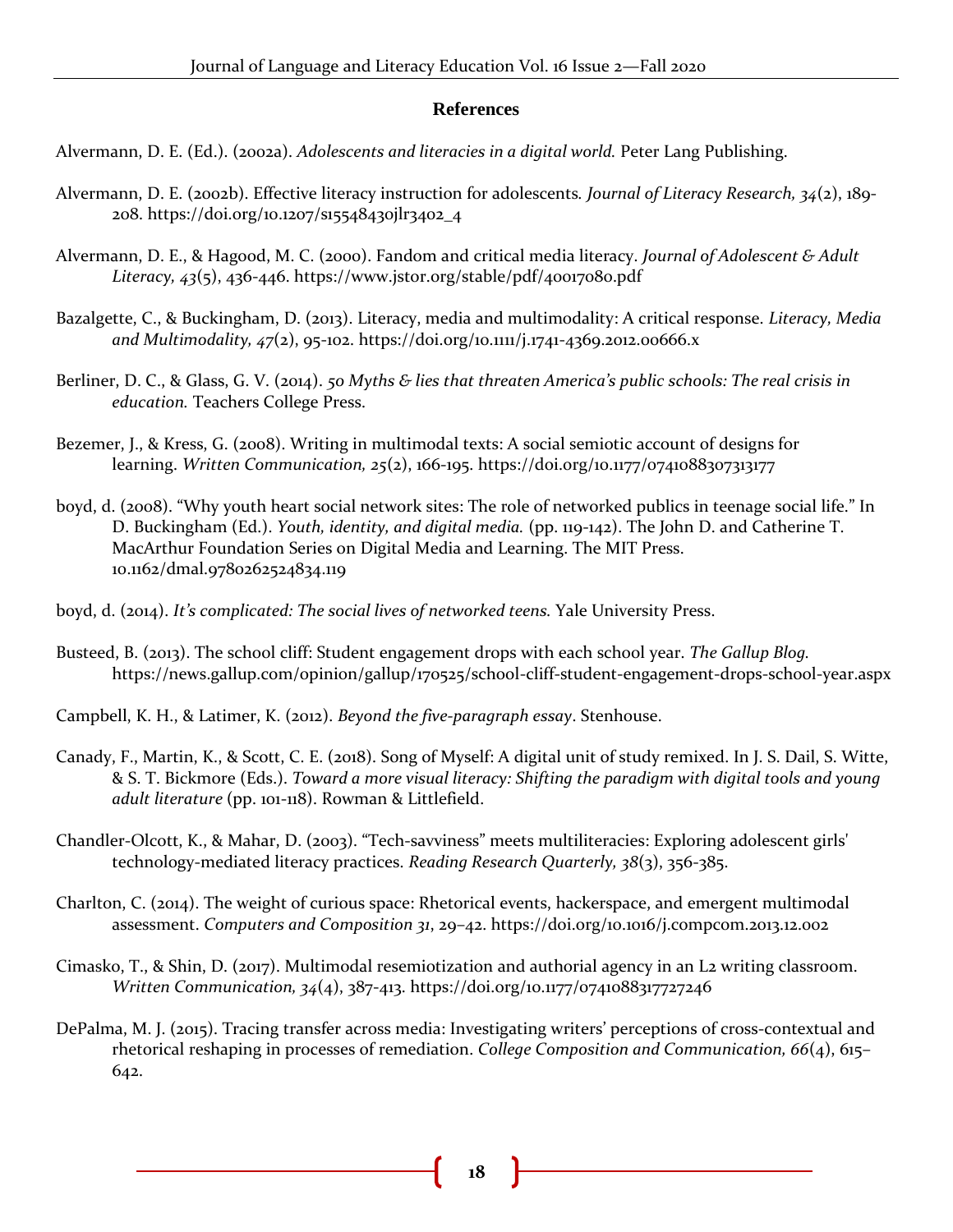- DeVoss, D. N., Eidman-Aadahl, E., & Hicks, T. (2010). *Because digital writing matters: Improving student writing in online and multimedia environments*. John Wiley & Sons.
- Hicks, T. (Ed.). (2015). *Assessing students' digital writing: Protocols for looking closely.* Teachers College Press.
- Hicks, T., & Turner, K. H. (2013). No longer a luxury: Digital literacy can't wait. *English Journal, 102*(6), 58-65.
- Hicks, T., Young, C. A., Kajder, S., & Hunt, B. (2012). Same as it ever was: Enacting the promise of teaching, writing, and New Media. *English Journal, 101*(3), 68-74.
- Hillocks, G. (2003). Fighting back: Assessing the assessments. *English Journal, 92*(4), 63-70.
- Itō, M., S. Baumer, Bittani, M., boyd, d., Cody, R., Stephenson, B. H., Horst, H. A., Lange, P. G., Mahendran, D., Martínez, K. Z., Pascoe, C. J., Perkel, D., Robinson, L., Sims, C., & Tripp, L. (2010). *Hanging out, messing around, and geeking out: Kids living and learning with new media*. The MIT Press.
- Jacobs, G. E. (2013). Designing assessments: A multiliteracies approach. *Journal of Adolescent and Adult Literacy, 56*(8), 623-626.
- James, C. (2014). *Disconnected: Youth, new media, and the ethics gap*. The MIT Press.
- Jenkins, H. (2007). Confronting the challenges of participatory culture: Media education for the 21st Century (Part One). *Nordic Journal of Digital Literacy, 2*(1), 23-33.
- Jenkins, H., Purushotma, R., Weigel, M., Clinton, K., & Robinson, A. J. (2009). *Confronting the challenges of participatory culture: Media education for the 21st Century.* The MIT Press.
- Jocius, R. (2016). Telling unexpected stories: Students as multimodal artists. *English Journal, 105*(5), 16–22.
- Khadka, S., & Lee, J. C. (Eds.). (2019). *Bridging the multimodal gap: From theory to practice*. Utah State University Press.
- Lenhart, A., Arafeh, S., & Smith, A. (2008). Writing, technology and teens. *Pew internet & American life project*. http://www.pewinternet.org/2008/04/24/writing-technology-and-teens/
- McCorkle, B., & Palmeri, J. (2016). Lessons from history: Teaching with technology in 100 years of English Journal. *English Journal*, *6*, 18–24.
- Mills, K. A. (2010). A review of the "Digital Turn" in the New Literacy Studies. *Review of Educational Research, 8*(2), 246-271.
- Monk, J. (2017). Walking the streets of London: using Zadie Smith's 'NW' to explore teenage, metropolitan ways of seeing and writing. *English in Education, 51*(2), 188-206. https://doi.org/10.1111/eie.12142
- Morrell, E., Dueñas, R., Garcia, V., & López, J. (2013). *Critical media pedagogy: Teaching for achievement in city schools.* Teachers College Press.